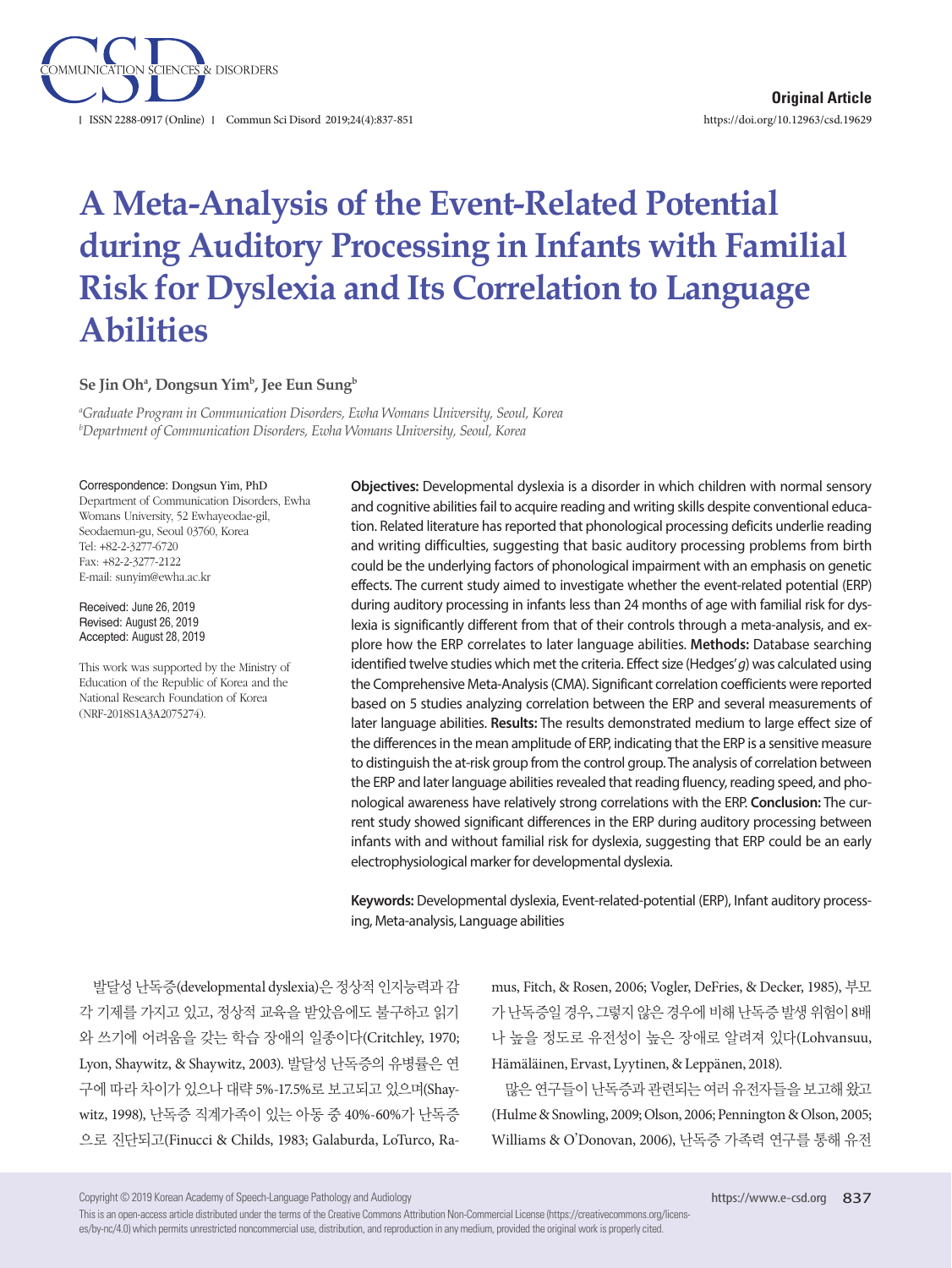

적영향의중요성을입증해왔다(Bishop & Snowling, 2004; DeFries, Singer, Foch, & Lewitter, 1978; Muter & Snowling, 2009; Pennington & Olson, 2005). 발달성 난독증의 원인을 밝히기 위해 뇌의 구 조적, 기능적 문제점을 찾는 연구들이 진행되고 있으나, 어떤 구조 적, 기능적 특성이 읽기 문제를 유발하는지에 대해서는 아직 명확 하게 밝혀지지 않은 실정이다. 한 가설에 따르면, 대뇌피질발달에 관여하는 유전자들이 비정상적으로 작동하여 신경세포이동(neuronal migration)과 축삭의 성장(axonal growth)에 결함이 생기게 되고, 피질의구조적결함및피질-피질, 피질-시상간회로에이상을 유발하여, 감각운동(sensorimotor), 지각, 인지 등의 결함이 발생한 다고 알려져 있다(Galaburda et al., 2006). 또한 난독증을 유발하는 유전자는 음운 표상의 저장소로 알려져 있는 두정-측두 영역의 발 달에 관여한다고 보고된 바 있는데(Darki, Peyrard-Janvid, Matsson, Kere, & Klingberg, 2012; Jahanshad et al., 2012), 관련 유전자 가 손상되면 청각 피질에서 말소리의 신경 표상이 불완전하게 형성 된다는 것이 동물실험과 인간 사후부검연구를 통해 보고되기도 하였다(Centanni et al., 2013). 이러한 연구 결과들은 발달성 난독 증에서 주된 결함으로 보고되고 있는 음운정보 처리 결함에 대한 근거를제공한다.

난독증의 원인이 음운정보 처리의 결함에 있다는 가설(phonological deficit hypothesis)은 일찍이 많은 학자들에 의해 제안되었 고(Beaton, 2004; Bradley & Bryant, 1983; Ramus, 2004; Shankweiler & Liberman, 1972; Snowling, 1981; Stanovich, 1998; Tallal, 1980; Wagner & Torgesen, 1987), 난독증의 원인에 대한 가설 중에 서 가장 많은 실험적 근거를 가지고 있다(Beaton, 2004). 음운정보 처리는 단어의 의미를 구별해주는 말의 최소 단위인 음소정보를 처 리하는 것을 말한다(Wagner & Torgesen, 1987). 단어 지식은 어휘 집(mental lexicon) 속에 추상적인 음소열로 저장되어 있는데 (Chomsky & Halle, 1968), 단어를 적절하게 해독하기 위해서는 단 어가 더 작은 단위인 음소로 구성되어 있음을 이해해야 한다. 난독 아동의 경우, 음소의 인식이나 단어를 음소로 분절하는 능력에 결 함이 있다고 알려져 있으며, 이는 난독증의 주된 원인으로 보고되 어왔다(Hulme & Snowling, 2009; Shaywitz, 2003).

음운 처리 결함이 발달성 난독증의 원인이라는 견해는 음운 처 리 결함의 원인을 어디에서 찾느냐에 따라 크게 두 가지 입장으로 나누어진다. 첫 번째 입장은 청각적 정보 처리의 결함이 음운 처리 결함의 원인이라고 보는 입장이다(Farmer & Klein, 1995; Tallal & Gaab, 2006). 이 입장을 지지하는 학자들은 청각적 자질(auditory features) 처리의 결함이 불완전한 말소리 표상을 형성하게 하고, 이 것이 음운 처리의 결함으로 이어진다고 주장한다. 또 다른 입장은

난독증의 음운 처리 결함이 어휘단계(lexical level)나 하위 어휘단 계(sublexical level)와 같이 청각적 자질보다 상위 단계에 있는 언어 관련 정보 처리의 결함 때문에 생긴다고 본다(Ramus et al., 2003; White et al., 2006). 이 입장을 지지하는 학자들은 발달성 난독증이 있는 사람들이 청각적 정보 처리에 어려움이 있을 수는 있으나, 청 각적 정보 처리의 결함 자체가 음운정보 처리의 어려움을 유발하 는 것은 아니므로 청각적 정보 처리의 결함이 난독증 발생의 원인 이라고볼수는없다고주장한다.

청각적 정보 처리 결함이 음운 처리 결함의 원인이라고 주장하 는 학자들이 그 근거로 제안하고 있는 가설 중의 하나는 빠른청각 정보처리결함 가설(rapid auditory processing deficit hypothesis; Farmer & Klein, 1995; Tallal & Gaab, 2006)이다. 이 가설에 따르면, 발달성 난독증이 있는 아동은 짧고 빠르게 변화되는 소리를 지각 하는데 결함이 있어서 말소리의 흐름 속에서 빠르게 변화하는 포 먼트 전이(formant transition)를 처리하는 능력이 부족하게 되고, 그 결과 일반 아동에 비해 말소리 지각의 정확도가 감소하게 된다. 이러한 말소리 지각의 결함은 음운 표상(phonological representation)이 불완전하게 형성되는 결과를 초래하며, 불완전한 음운 표 상은 음소 산출의 정확성을 떨어뜨려, 궁극적으로는 읽기나 말하 기결함을발생시킨다(Mather & Wendling, 2012; Shaywitz, 2003).

빠른청각정보처리결함 가설은 난독증 위험인자를 가지고 태어 난 영유아를 대상으로 한 사건관련전위(event-related potential, ERP) 연구를 통해서도 그 타당성이 입증되고 있다. ERP는 비침습 적인 방식의 전기생리학적 기법으로, 영유아를 대상으로 대뇌피질 의지각과정을살펴보는데있어서좋은도구가될수있다(Dehaene-Lambertz & Gliga, 2004; Ozernov-Palchik & Gaab, 2016). 또한 mismatch negativity (MMN)와 같은 성분을 관찰하는 ERP 연구 의 경우, 피험자가 잠들어 있는 동안에도 측정이 가능하고 인지나 주의의 영향을 받지 않고서도 측정할 수 있어서, 신생아나 영유아 의 적극적인 협력 없이도 과제 수행의 결과를 얻을 수 있다는 장점 이 있다(Alho, Sainio, Sajaniemi, Reinikainen, & Näätänen, 1990; Cheour, Korpilahti, Martynova, & Lang, 2001; Dehaene-Lambertz & Pena, 2001; Friederici, Friedrich, & Weber, 2002). ERP 실험에서 는 청각 정보 처리의 결함을 알아보기 위해 주로 오드볼 패러다임 (oddball paradigm)을 사용한다. 오드볼 패러다임은 표준자극 (standard stimulus)과 드문 빈도로 제시되는 변이자극(deviant stimulus)을 처리할 때 나타나는 평균진폭의 차이를 통해 자극에 대한 변별적 처리가 나타나는지를 알아보는 패러다임이다(Squires, Squires, & Hillyard, 1975). 발달성난독아동의청각적처리의특징 을 알아보고자 한 연구들에서는 특정 주파수나 길이 또는 강도를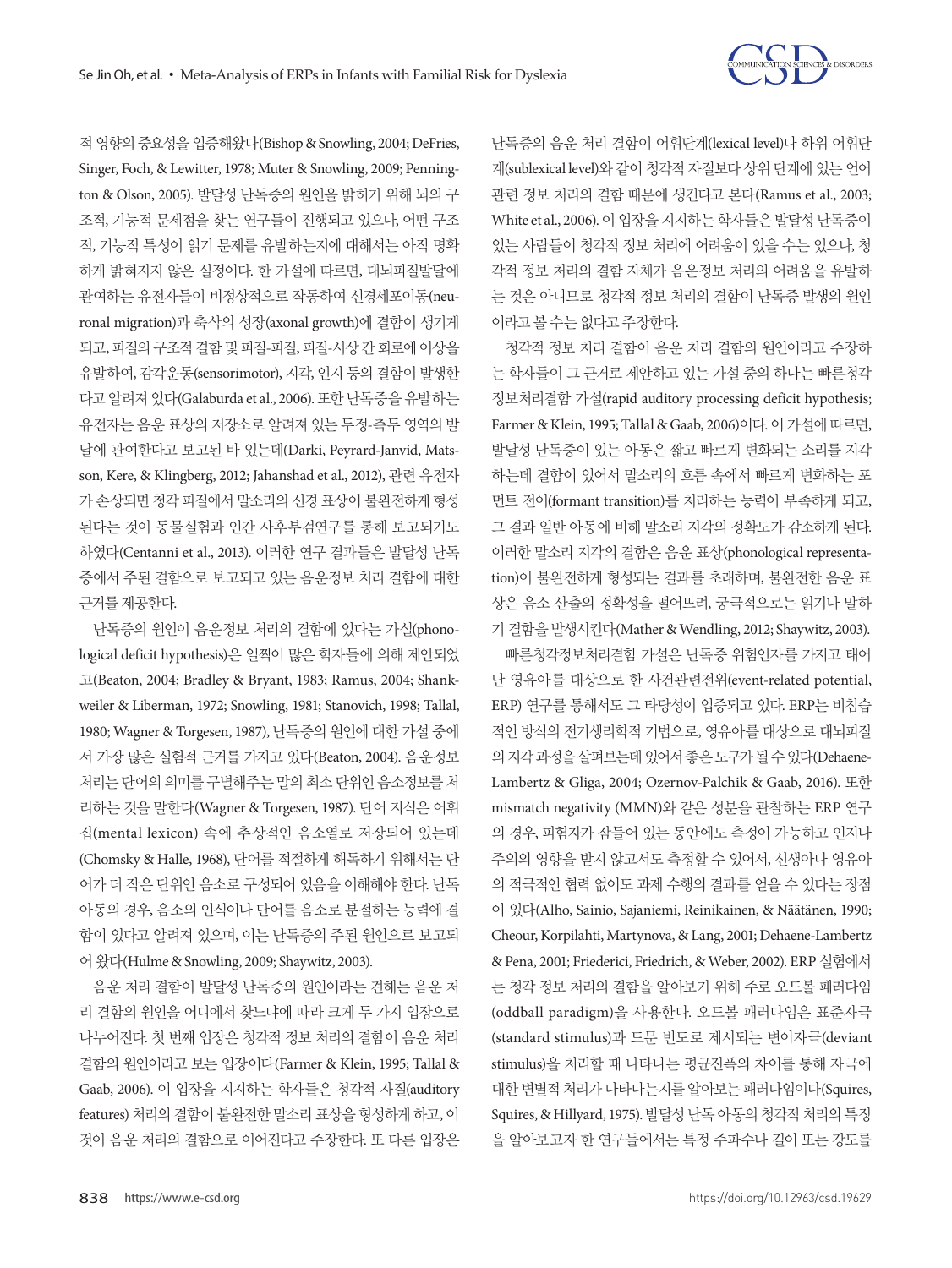

변화시킨 소리 자극이나 자음-모음(consonant-vowel, CV), 자음-모음-자음(CVC), 모음-자음-모음(VCV)과 같은 음절구조에서 포 먼트 전이 양상을 변화시키거나, 모음 길이를 변화시킨 음절을 자 극으로사용해왔다.

SCIENCES & DISORDERS

이와 같은 실험 패러다임을 사용하여 보고된 난독증 관련 ERP 성분들은 MMN, late discriminative negativity (LDN), N1, P1, P2 등이 있다. MMN은 감각기억단계(sensory memory level)에서 발 생하는 부적 방향의 성분으로, 일련의 소리의 흐름 속에서 기본 자 극을 기억함으로써 형성되는 기억 정보에서 변이적 특성을 감지할 때 발생한다(Näätänen, 1995; Näätänen & Alho, 1997). 이러한 점 에서 MMN은 청각 피질에서 일어나는 전주의적인 정보변화감지 (pre-attentive change-detection)의 지표로 알려져 있다(Giard, Perrin, Pernier, & Bouchet, 1990; Näätänen, 1995; Näätänen & Alho, 1997). 또한 MMN은 음운인식 및 읽기 발달과 직접적으로 연관되어 있어 발달적인 측면에서도 매우 중요한 ERP 성분으로 보 고된 바 있다(Elbro, Borstrøm, & Petersen, 1998). MMN은 대게 정 점을 이루는 것으로 관찰되지 않으며 지연 시간에 있어서도 편차가 커서, 효과 파악을 위해서는 평균진폭이 많이 사용된다(Lee, Sung, Lee, Moon, & Kim, 2014; McGee, Kraus, & Nicol, 1997). 또한 아동 을 대상으로 한 연구에서는 변이자극 처리 시 나타나는 성분이 정 적성분인경우도보고되고있어서(Pihko et al., 1999; Van Leeuwen et al., 2006, 2008), MMR (mismatch response)이라는 용어를 사용 하기도 한다(van Zuijen et al., 2012). LDN은 MMN과 유사한 패러 다임에서관찰되는성분으로 400 ms 무렵에발생하는뇌파이다. 그 기능에 대해서는 명확하게 알려져 있지 않으나, 표준자극과 변이자 극의 차이를 처리하는 것과 관련이 있다고 보고된 바 있다(Cheour et al., 2001). N1은 자극 제시 후 100 ms 정도에서 부적 정점으로 나 타나는 성분으로 청각적 환경에서 소리의 시작과 같은 일시적인 변 화를 감지하는 인지적 활동을 반영하며, 전두-중앙(fronto-central) 영역에서가장큰진폭을보인다고알려져있다(Näätänen & Picton, 1987). P1, P2의 경우 자극인식(stimulus awareness) 또는 자극변이 (variation) 인식의지표로보고된바있으며(Čeponienė, Alku, Westerfield, Torki, & Townsend, 2005; Luck, 2014), 진폭의 저하는 자극 차이 인식의 결함을 반영한다. 난독증 위험군 영유아를 대상으로 한선행연구들에서는이러한성분들이난독증위험집단과통제집 단을구분하는지표가될수있음을보고해왔다(Bonte, Poelmans, & Blomert, 2007; Liu, Chen, & Tsao, 2014; Sharma et al., 2006; Stanovich, 1988). 난독증위험군 영유아의 경우변이자극에 대한 진폭 이 감소하거나, 표준자극과 변이자극의 차이가 나타나지 않는 등, 통제군과는 다른 ERP 특징이 나타난다는 결과들이 보고되었고, 이는음운정보처리의결함의근거로제시되어왔다.

난독증으로진단된아동및위험군아동을대상으로 MMN 성분 을관찰한연구들로메타분석을실시한 Volkmer와 Schulte-Koerne (2018)의 연구에서는 총 7편의 논문으로 효과크기를 산출하여 ERP 측정치가 난독증 위험군과 통제 집단을 구분하는 정도가 연령에 따라 다르게 나타났음을 보고하였다. 주로 발달초기 위험군 영유 아에서는 MMN 성분의 평균진폭이 통제군에 비해 유의하게 감소 되어 나타났지만, 3.5세에서 7세 사이의 아동에서는 진폭이 감소되 기도 하고 증가되기도 하는 등 그 결과가 이질적임을 보고하였다. 연령이 증가할수록 ERP 패턴이 이질적으로 나타난다는 것은 감각 적인 정보 처리 발달에 있어서의 개인차가 연령이 증가할수록 커진 다는 것을 의미하며, 개인의 인지 및 언어발달이 청각적 정보나 음운 정보 처리 능력에 영향을 미칠 수 있음을 시사한다. 또한 부모로부 터 물려받은 난독증과 관련된 유전적인 영향이 발달상의 여러 요인 들에의해서약화될수있음을시사한다. 그러나 Volkmer와 Schulte-Koerne (2018)에서는 다양한 연령대에서 얻은 논문들을 연령대 구 분 없이 한꺼번에 분석에 투입하여 하나의 효과크기를 산출했다는 제한점이 있다. 효과크기 산출을 위해 투입된 7편의 논문들을 종 합해 보았을 때, 대상 아동의 범위는 0세에서 7세로 그 범위가 매우 넓었다. 해당 연구에서도 밝혔듯이, 난독증 위험군 아동의 발달 초 기에 관찰되는 ERP에 비해 언어발달이 진행되면서 나타나는 ERP 의 개인차는 커진다. 이는 난독증 조기진단 측정치로서의 ERP의 효과크기가 연령대별로 달라질 수 있음을 시사한다. 따라서 ERP가 난독증 조기진단 도구로서 가치가 있는지를 알아보기 위해서는 연 령대별로 구분하여 효과크기를 분석해볼 필요가 있다. Volkmer와 Schulte-Koerne (2018)의 또 다른 제한점으로는 메타분석에 포함된 대상자가 난독증 가족력이 있는 영유아뿐만 아니라, 이후의 읽기 또는쓰기능력이저하되어있지만가족력은없는아동들의 ERP 결 과도 포함하여 효과크기를 산출했다는 점이다. 난독증 가족력이 없는 아동을 분석에 포함하였으므로, 난독증 가족력이 청각적 정 보 처리에 미치는 영향을 추론하는 데는 제한이 있을 수 있다. 또한 본 연구에서 분석하고자 하는 발달 초기 영유아를 대상으로 한 연 구들은 분석된 7편의 연구 중 2편에 불과하여, 보고된 결과만으로 는 ERP가 난독증 위험군 집단과 통제 집단을 구분하는 유의한 측 정치인지를 종합적으로 판단하기 어렵다는 제한점이 있다. 따라서 본 연구에서는 난독증 조기진단 도구로서의 ERP의 유용성을 알아 보기 위해 난독증 가족력이 있는 24개월 미만의 영유아로 분석대 상을 좁혀, 초기 ERP가 난독증 위험군 집단과 통제 집단을 구분하 는 전기생리학적인 지표가 될 수 있는지를 알아보고자 하였다.

발달 초기의 ERP와 이후의 언어능력의 상관에 대한 연구는 제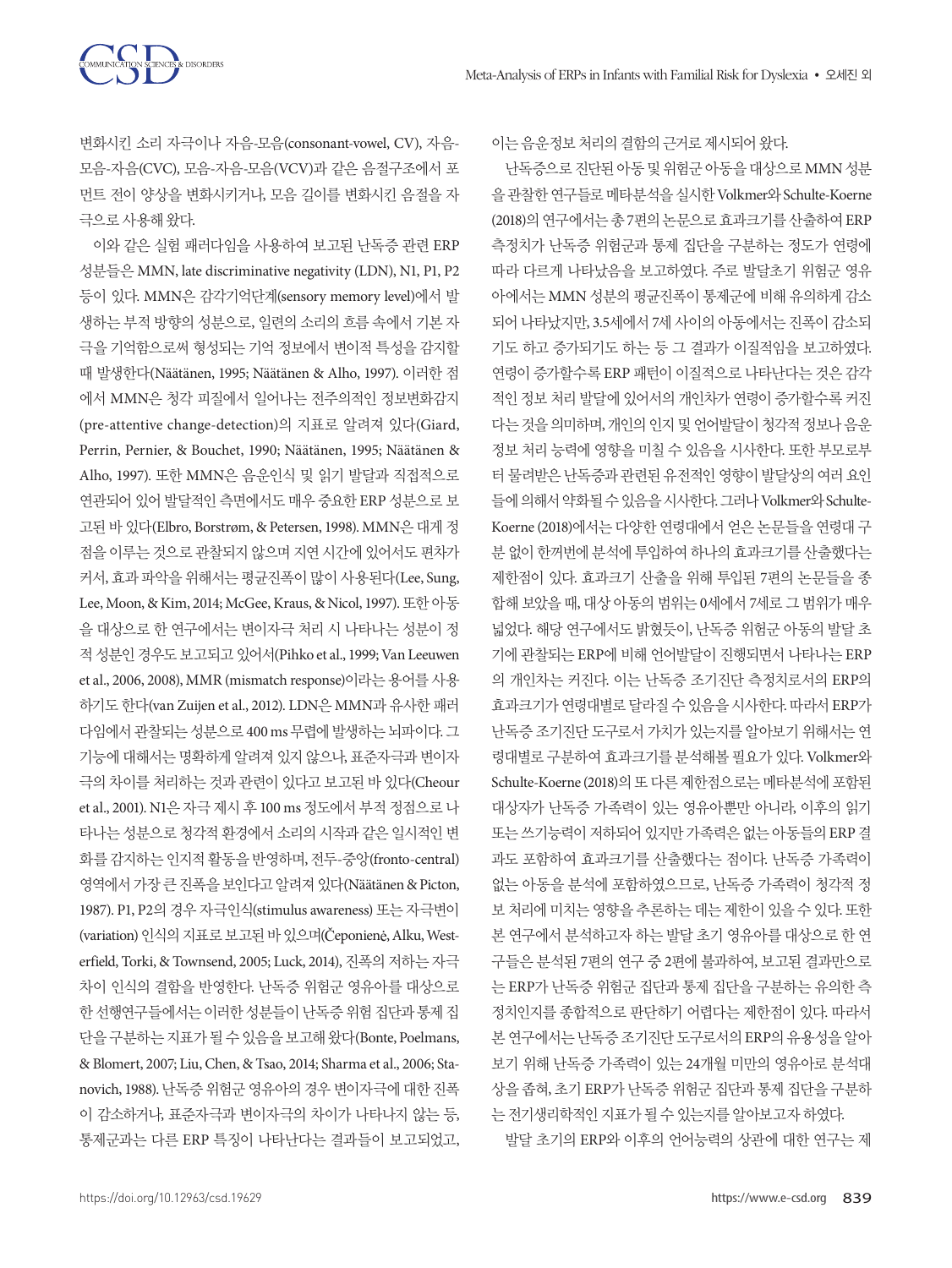

한적이다. 학령전기에 측정된 음운인식능력, 빠른이름대기(rapid automatized naming, RAN), 철자지식, 구어 단기기억 등과 학령기 의 읽기능력은 밀접한 상관이 있다는 결과들이 보고된 바 있으나 (Vellutino, Fletcher, Snowling, & Scanlon, 2004), 발달 초기의 청각 적 처리능력과 읽기 또는 쓰기능력의 상관에 대해서는 거의 알려져 있지 않은 실정이다(Lohvansuu et al., 2018). 난독증 가족력이 있는 영유아를 대상으로 한 연구들에서 난독증 위험군의 음운 처리 결 함이 보고된 바 있으므로(Mather & Wendling, 2012; Shaywitz, 2003), 난독증 위험군 영유아에게서 관찰되는 ERP 또한 이후의 언 어능력과 밀접한 연관이 있을 가능성이 있다. 발달 초기 ERP와 이 후의 언어능력과의 상관을 다룬 논문은 그 수가 매우 제한적이며, 이를 종합적으로 보고한 논문 또한 아직 보고되지 않았다. 따라서 본 연구에서는 ERP와 이후의 언어능력과의 상관을 보고한논문의 결과를종합하여상관의경향성을알아보고자한다.

난독증의 진단은 대부분 읽기 학습을 시작하는 학령기가 되어 서야 이루어진다. 중재 시기가 늦어질수록 일반아동과의 격차가 더 욱 벌어져 이를 만회하기 위해 더 많은 노력이 필요하며, 읽기 관련 경험도 줄어들 수밖에 없다(Torgesen, 2002). 난독증의 조기 중재 의 중요성이 여러 연구들을 통해 입증되었다는 것을 고려하면 (Torgesen, 2002; Wanzek & Vaughn, 2007), 난독증의 진단 시기를 앞당겨 발달 초기에 집중적인 중재를 위한 노력을 기울여야 한다. 난독증 조기진단 및 중재를 위한 노력의 일환으로, 난독증 가족력 이 있는 영유아의 정보 처리상의 차이를 반영하는 전기생리학적인 지표를 발견하게 된다면, 난독증 발생에 있어서의 유전적 영향을 줄이고, 정상적인 읽기 발달이 이루어지도록 하는데 도움을 줄 수 있을것이다.

따라서 본 연구는 ERP가 난독증 가족력이 있는 난독증 위험군 영유아와 통제 집단을 구분하는 유의한 측정치인지를 메타분석을 통해 알아보고자 하였다. 나아가 발달 초기 청각적 자극 처리 시 측 정된 ERP가 이후의 언어능력과 어떠한 상관이 있는지를 상관 결 과를제시한논문들에근거하여분석하고자하였다.

## 연구방법

#### 문헌 검색

난독증 가족력이 있는 영유아의 청각적 정보 처리에서 나타나는 ERP의 특징을 분석하기 위해 2018년 11월 29일에 국내외 데이터베 이스와 관련 논문의 참고문헌 검색을 통해 논문을 수집하였다. 국 외데이터베이스로 PsycINFO, PubMed, Web of Science, Academic Search Complete, CINAHL Plus, ERIC을, 국내 데이터베이스로

RISS, DBpia, Kyobo Scholar를 선정하였다. 본 연구의 목적은 난독 증 진단에 대한 전기생리학적인 지표로서의 ERP의 유용성을 파악 하는데 있으므로 ERP 성분의 유형에는 특별한 제한을 두지 않았 다. 현재까지 출간된 모든 논문들을 대상으로 검색어(Dyslexi\* OR "reading disorder" OR "reading disabilit\*" OR "reading difficut\*") AND ("MMR" OR "Mismatch Response" OR "MMN" OR "Mismatch Negativity" OR oddball OR "event related potential\*") AND (risk OR "famil\* risk" OR "famil\* dyslexia") AND ("infant" OR "newborn")를사용하여검색을실시하였다.

#### 논문의 선정 기준

검색을 실시한 결과, PsycINFO에서 20편, PubMed에서 16편, Web of Science에서 15편, Academic Search Complete에서 6편, CINAHL Plus에서 6편, ERIC에서 2편, RISS, DBpia, Kyobo Scholar에서 0편으로 총 65편의 논문이 검색되었다. 검색된 논문에서 전 문 이용가능 여부, peer reviewed journal의 논문, 영어로 작성된 논 문을 선정 기준으로 하여 총 64편의 논문을 선정하였으며, 중복된 논문을 제외한 21편의 논문을 선정하였다. 이 논문들 중에서 (1) 신 생아부터 24개월까지의 난독증 가족력을 가진 영유아를 대상으로 한 논문, (2) 측정 기법으로 ERP를 사용한 논문, (3) 집단 비교 연구, (4) 측정치로 ERP 평균진폭을 보고한 논문을 포함 기준으로 하여 총 12편의 논문을 분석 대상으로 선정하였다. 논문 선정 과정을 도 식화한 순서도와 논문 선정에 사용된 포함 및 제외 기준은 각각 Figure 1과 Table 1에제시하였다.

### 자료의 분석

#### 자료의 코딩 및 분석

선정된 논문들의 특징을 파악하기 위해 연구자, 출판년도, 실험 집단 및 통제 집단에 대한 기본 정보, 표본수, 과제 유형, 전극 위치, ERP 성분에 대한 정보를 정리하여 Table 2에 제시하였다. 효과크 기 산출을 위해서는, 각 연구에서 집단 간 ERP 평균진폭 차이의 유 의성을 검증하기 위해 사용한 *F*값과 *t*값을 사용하였고, 표본크기 가 작은 연구에서 효과크기가 과대 추정되는 문제점을 고려하여, 교정된 표준화된 평균차이인 Hedges' *g*를 산출하였다. 또한 본 연 구의목적이난독증위험군과통제군을구분하는측정치로서 ERP 의 유용성을 고찰해보는데 있었고, 연구마다 분석 구간 및 전극 채 널의 위치가 다르고, 집단 간 차이가 유의한 구간들이 다양하게 나 타나는 점을 고려하여, 집단 차이에 대해 산출된 통계치 중 가장 큰 값을 사용하여 효과크기를 산출하였다. 효과크기의 유의성은 유 의수준 .05 및 95% 신뢰구간을 기준으로 검증하였고, 포함된 연구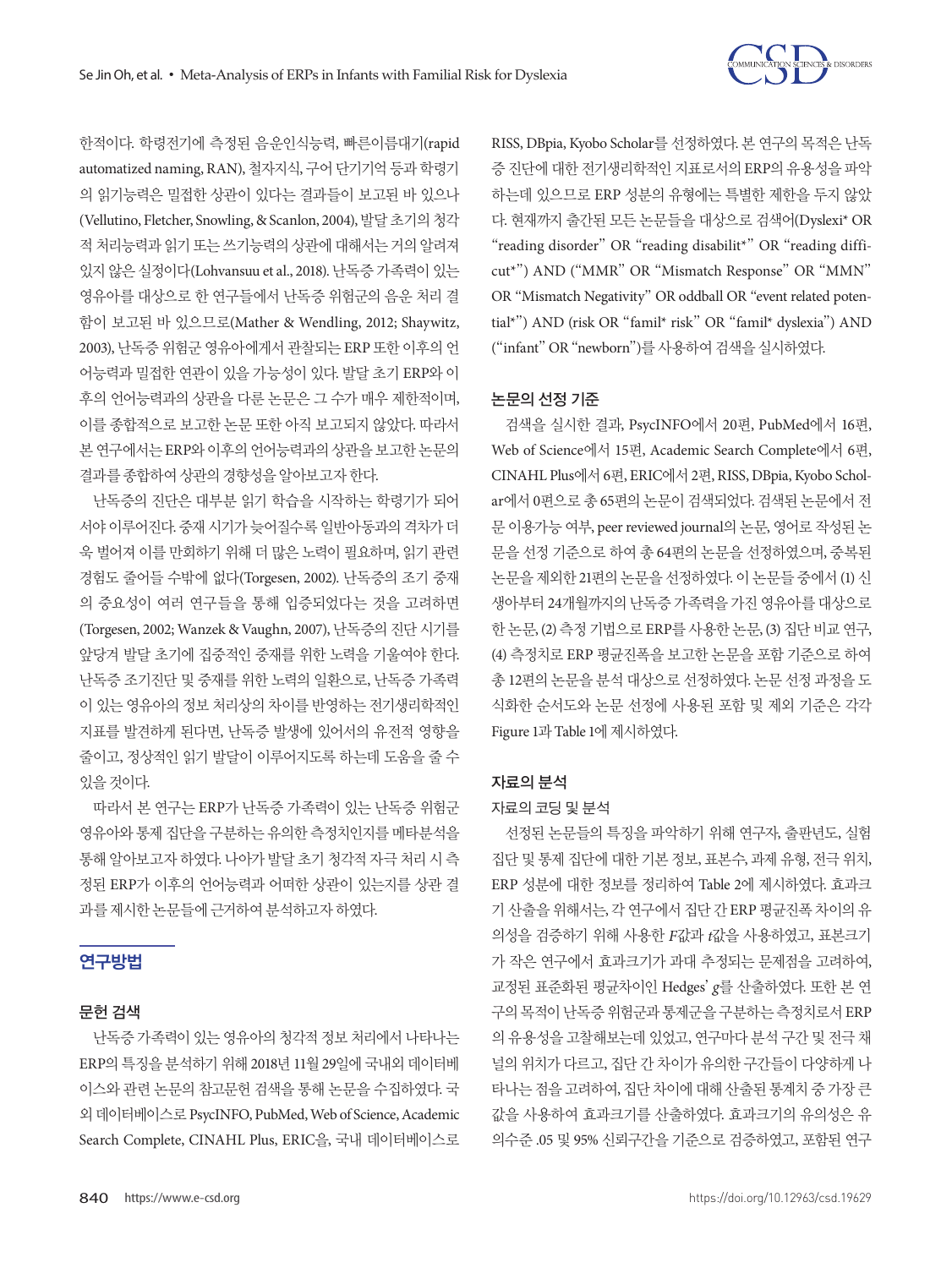

**Figure 1.** Flowchart showing literature search.

**Table 1.** Inclusion and exclusion criteria for studies

|                  | Inclusion                                                          | Exclusion                                                             |  |
|------------------|--------------------------------------------------------------------|-----------------------------------------------------------------------|--|
| Participants     | Infants with familial risk for dyslexia (newborn to 24 months old) | Individuals without familial risk for dyslexia and older than 2 years |  |
| Measurement      | Event-related potentials                                           | Other techniques                                                      |  |
| Design           | Group comparison design                                            | Other designs (case reports, reviews, etc.)                           |  |
| Outcome measures | Mean amplitudes of ERP components                                  | Other measures                                                        |  |

ERP= event-related potential.

들의 이질성을 고려하여 무선효과모형을 이용한 분석을 실시하였 다. 메타분석을 위한 소프트웨어는 Comprehensive Meta-Analysis (CMA 2.0)를 사용하였다. 영유아기 때 측정한 ERP의 평균진폭과 이후 연령대에서 나타난 읽기 및 쓰기능력과의 상관 분석에 대해서 는, 분석에 포함된 12편의 논문 중에서 상관 결과를 제시한 3편의 결과와 분석에 포함된 논문의 ERP 결과를 이용하여 상관 분석만 실시한 2편의 논문을 추가하여 총 5편의 결과를 기술하였다. 발달 초기의 ERP 평균진폭과 이후의 언어능력과의 상관 분석 결과를 제시함에 있어, 읽기 또는 쓰기 관련 변수에 국한시키지 않고, 읽기 능력에 영향을 미칠 수 있을 것이라 판단되는 다른 언어적 변수도 포함하여 결과를 제시하였다. 각 연구에서 보고된 효과크기 및 상 관의정도는 Cohen (1988)을기준으로해석하였다.

#### 출판편향 검증

본 연구에 포함된 연구들이 출판편향을 가지는지를 funnel plot

을 이용하여 확인한 결과, 추정된 평균 효과크기를 기준으로 비대 칭을 이루어 출판편향의 가능성을 확인하였다(Figure 2). 통계적 검증을위해, Egger의회귀분석(Egger, Smith, Schneider, & Minder, 1997)을 실시한 결과, 절편은 bias=2.79 (*t*(10)=8.51, *p*<.01)로 나 타나 출판편향이 존재하는 것으로 나타났다. 출판편향을 보정하기 위해, 결측 연구들의 영향을 보정하는 방법인 trim-and-fill 방법 (Duval, 2005)을 사용하였다. 결측된 연구의 수는 5개로 추정되었 으며, 이 연구들을 반영하여 출판편향이 없는 상태에서 산출된 효 과크기는 .715에서 .617로 감소되었으나, 여전히 통계적으로 유의하 였다(95% 신뢰구간[.473, .760]; Figure 3). 또한 검정통계량이 유의 하지 않도록 하기 위해 필요한 결측 연구의 수를 나타내는 fail-safe N을 구한 결과 249편으로, Rosenthal (1979)이 제시한 기준인 5k (연구수)+10인 70편보다 크므로 산출된 전체 효과크기가 출판편 향에의해받는영향은크지않음을확인하였다.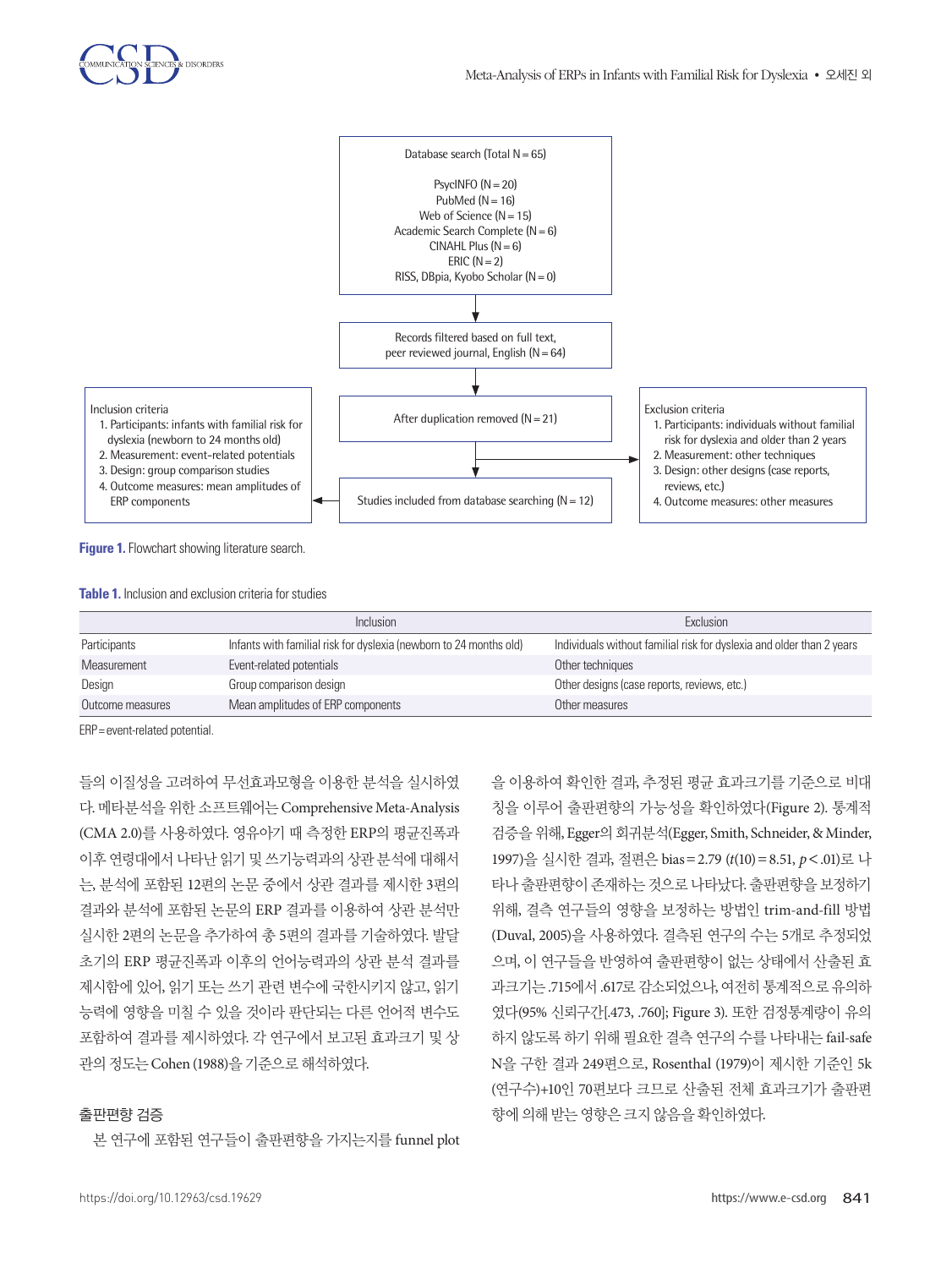| N600, P840<br>MMN, MMP<br>component<br>MMR (posi-<br>P190, N340,<br>tude com-<br>tude com-<br>PCA, ampli-<br>MMR (posi-<br>PCA, ampli-<br>P1, P2, N2,<br>parison<br>parison<br>P470,<br>N1, P2<br>tive)<br>tive)<br><b>MMR</b><br><b>MMR</b><br><b>MMR</b><br><b>N400</b><br>$\geq$<br>central (C3, Cz, C4)<br>temporal (T3, T4)<br>temporal (T3, T4)<br>Frontal (F3, Fz, F4),<br>parietal (P3, P4)<br>parietal (P3, P4)<br>parietal (P3, P4)<br>parietal (P3, P4)<br>central $(C3, CA)$<br>parietal (P3, P4)<br>$central$ $(C3, CA)$<br>central (C3, C4)<br>central (C3, C4)<br>central (C3, C4)<br>(FC3, FCz, FC4),<br>fronto-central<br>Frontal (F3, F4,),<br>Frontal (F3, F4),<br>Frontal (F3, F4),<br>Electrode<br>Frontal (F3, F4),<br>Frontal (F3, F4),<br>32 channels<br>32 channels<br>32 channels<br>32 channels<br>32 channels<br>32 channels<br>- short /ata/ deviant condition: long /atta/ vs. short /ata/; 80% vs. 10%<br>Oddball paradigm with CV syllable (standard /kaa/ vs. deviant /ka/; 88%<br>Oddball paradigm with CV syllable (standard /kaa/ vs. deviant /ka/; 88%<br>Oddball paradigm with one-syllable CVC words from /bAk/ to /dAk/ pre-<br>Oddball paradigm with one-syllable CVC words from /bAk/ to /dAk/ pre-<br>presented in continuum with 10 linear prediction parameters identified<br>Oddball paradigm with naturally spoken CVC words from /bak/ to /dAk/<br>presented in continuum with 10 steps manipulated with F2 transition<br>Oddball paradigm with CVC syllable (standard /bAk/ vs. deviant /dAk/;<br>Oddball paradigm with two types of tone stimuli with different interval<br>(level 2, 3, 4, 5 as standard vs. other levels as deviant; 90% vs. 10%)<br>Oddball paradigm with three naturally produced pseudo-words (short<br>sented in continuum with 10 levels manipulated with F2 transition<br>sented in continuum with 10 levels manipulated with F2 transition<br>Oddball paradigm with sinusoidal tone stimuli (standard vs. deviant;<br>- long/atta/ deviant condition: short/ata/vs. intermediate & long<br>Oddball paradigm with one-syllable CVC words from /bAk/ to /dAk/<br>with LPC (level 3 as standard vs. level 6 as deviant; 90% vs. 10%)<br>Stop-CV syllables: /ba/, /da/, /ga/ with equal probability and in<br>Lexical semantic priming task with cross-modal presentation<br>(level 3 as standard vs. level 6 as deviant; 90% vs. 10%)<br>patterns (standard vs. deviant; 83% vs. 17%)<br>Task<br>/ata/, intermediate /ata/, long /atta/)<br>(standard vs. deviant; 450 vs. 50)<br>/atta/; 80% vs. 10%<br>pseudorandom order<br>88% vs. 12%)<br>500 vs. 50)<br>vs. 12%)<br>vs. 12%)<br>(boy:girl)<br>15:12<br>Gender<br>21:18<br>13:10<br>30:27<br>$\lessgtr$<br>$\leq$<br>$\leq$<br>6:4<br>≨≦<br>8:4<br>12:4<br>14:4<br>within 1-7 days<br>6 months and 5<br>for 4 infants)<br>$(16-23$ days<br>$20$ months $\pm$<br>17 months<br>8.6 weeks<br>Age<br>8.2 weeks<br>8.2 weeks<br>14 days<br>6 months<br>2 months<br>1-6 days<br>1 week<br>1 week<br>days |
|---------------------------------------------------------------------------------------------------------------------------------------------------------------------------------------------------------------------------------------------------------------------------------------------------------------------------------------------------------------------------------------------------------------------------------------------------------------------------------------------------------------------------------------------------------------------------------------------------------------------------------------------------------------------------------------------------------------------------------------------------------------------------------------------------------------------------------------------------------------------------------------------------------------------------------------------------------------------------------------------------------------------------------------------------------------------------------------------------------------------------------------------------------------------------------------------------------------------------------------------------------------------------------------------------------------------------------------------------------------------------------------------------------------------------------------------------------------------------------------------------------------------------------------------------------------------------------------------------------------------------------------------------------------------------------------------------------------------------------------------------------------------------------------------------------------------------------------------------------------------------------------------------------------------------------------------------------------------------------------------------------------------------------------------------------------------------------------------------------------------------------------------------------------------------------------------------------------------------------------------------------------------------------------------------------------------------------------------------------------------------------------------------------------------------------------------------------------------------------------------------------------------------------------------------------------------------------------------------------------------------------------------------------------------------------------------------------------------------------------------------------------------------------------------------------------------------------------------------------------------------------------------------------------------------------------------------------------------------------------------------------------------------------|
|                                                                                                                                                                                                                                                                                                                                                                                                                                                                                                                                                                                                                                                                                                                                                                                                                                                                                                                                                                                                                                                                                                                                                                                                                                                                                                                                                                                                                                                                                                                                                                                                                                                                                                                                                                                                                                                                                                                                                                                                                                                                                                                                                                                                                                                                                                                                                                                                                                                                                                                                                                                                                                                                                                                                                                                                                                                                                                                                                                                                                                 |
|                                                                                                                                                                                                                                                                                                                                                                                                                                                                                                                                                                                                                                                                                                                                                                                                                                                                                                                                                                                                                                                                                                                                                                                                                                                                                                                                                                                                                                                                                                                                                                                                                                                                                                                                                                                                                                                                                                                                                                                                                                                                                                                                                                                                                                                                                                                                                                                                                                                                                                                                                                                                                                                                                                                                                                                                                                                                                                                                                                                                                                 |
|                                                                                                                                                                                                                                                                                                                                                                                                                                                                                                                                                                                                                                                                                                                                                                                                                                                                                                                                                                                                                                                                                                                                                                                                                                                                                                                                                                                                                                                                                                                                                                                                                                                                                                                                                                                                                                                                                                                                                                                                                                                                                                                                                                                                                                                                                                                                                                                                                                                                                                                                                                                                                                                                                                                                                                                                                                                                                                                                                                                                                                 |
|                                                                                                                                                                                                                                                                                                                                                                                                                                                                                                                                                                                                                                                                                                                                                                                                                                                                                                                                                                                                                                                                                                                                                                                                                                                                                                                                                                                                                                                                                                                                                                                                                                                                                                                                                                                                                                                                                                                                                                                                                                                                                                                                                                                                                                                                                                                                                                                                                                                                                                                                                                                                                                                                                                                                                                                                                                                                                                                                                                                                                                 |
|                                                                                                                                                                                                                                                                                                                                                                                                                                                                                                                                                                                                                                                                                                                                                                                                                                                                                                                                                                                                                                                                                                                                                                                                                                                                                                                                                                                                                                                                                                                                                                                                                                                                                                                                                                                                                                                                                                                                                                                                                                                                                                                                                                                                                                                                                                                                                                                                                                                                                                                                                                                                                                                                                                                                                                                                                                                                                                                                                                                                                                 |
|                                                                                                                                                                                                                                                                                                                                                                                                                                                                                                                                                                                                                                                                                                                                                                                                                                                                                                                                                                                                                                                                                                                                                                                                                                                                                                                                                                                                                                                                                                                                                                                                                                                                                                                                                                                                                                                                                                                                                                                                                                                                                                                                                                                                                                                                                                                                                                                                                                                                                                                                                                                                                                                                                                                                                                                                                                                                                                                                                                                                                                 |
|                                                                                                                                                                                                                                                                                                                                                                                                                                                                                                                                                                                                                                                                                                                                                                                                                                                                                                                                                                                                                                                                                                                                                                                                                                                                                                                                                                                                                                                                                                                                                                                                                                                                                                                                                                                                                                                                                                                                                                                                                                                                                                                                                                                                                                                                                                                                                                                                                                                                                                                                                                                                                                                                                                                                                                                                                                                                                                                                                                                                                                 |
|                                                                                                                                                                                                                                                                                                                                                                                                                                                                                                                                                                                                                                                                                                                                                                                                                                                                                                                                                                                                                                                                                                                                                                                                                                                                                                                                                                                                                                                                                                                                                                                                                                                                                                                                                                                                                                                                                                                                                                                                                                                                                                                                                                                                                                                                                                                                                                                                                                                                                                                                                                                                                                                                                                                                                                                                                                                                                                                                                                                                                                 |
|                                                                                                                                                                                                                                                                                                                                                                                                                                                                                                                                                                                                                                                                                                                                                                                                                                                                                                                                                                                                                                                                                                                                                                                                                                                                                                                                                                                                                                                                                                                                                                                                                                                                                                                                                                                                                                                                                                                                                                                                                                                                                                                                                                                                                                                                                                                                                                                                                                                                                                                                                                                                                                                                                                                                                                                                                                                                                                                                                                                                                                 |
|                                                                                                                                                                                                                                                                                                                                                                                                                                                                                                                                                                                                                                                                                                                                                                                                                                                                                                                                                                                                                                                                                                                                                                                                                                                                                                                                                                                                                                                                                                                                                                                                                                                                                                                                                                                                                                                                                                                                                                                                                                                                                                                                                                                                                                                                                                                                                                                                                                                                                                                                                                                                                                                                                                                                                                                                                                                                                                                                                                                                                                 |
|                                                                                                                                                                                                                                                                                                                                                                                                                                                                                                                                                                                                                                                                                                                                                                                                                                                                                                                                                                                                                                                                                                                                                                                                                                                                                                                                                                                                                                                                                                                                                                                                                                                                                                                                                                                                                                                                                                                                                                                                                                                                                                                                                                                                                                                                                                                                                                                                                                                                                                                                                                                                                                                                                                                                                                                                                                                                                                                                                                                                                                 |
|                                                                                                                                                                                                                                                                                                                                                                                                                                                                                                                                                                                                                                                                                                                                                                                                                                                                                                                                                                                                                                                                                                                                                                                                                                                                                                                                                                                                                                                                                                                                                                                                                                                                                                                                                                                                                                                                                                                                                                                                                                                                                                                                                                                                                                                                                                                                                                                                                                                                                                                                                                                                                                                                                                                                                                                                                                                                                                                                                                                                                                 |
|                                                                                                                                                                                                                                                                                                                                                                                                                                                                                                                                                                                                                                                                                                                                                                                                                                                                                                                                                                                                                                                                                                                                                                                                                                                                                                                                                                                                                                                                                                                                                                                                                                                                                                                                                                                                                                                                                                                                                                                                                                                                                                                                                                                                                                                                                                                                                                                                                                                                                                                                                                                                                                                                                                                                                                                                                                                                                                                                                                                                                                 |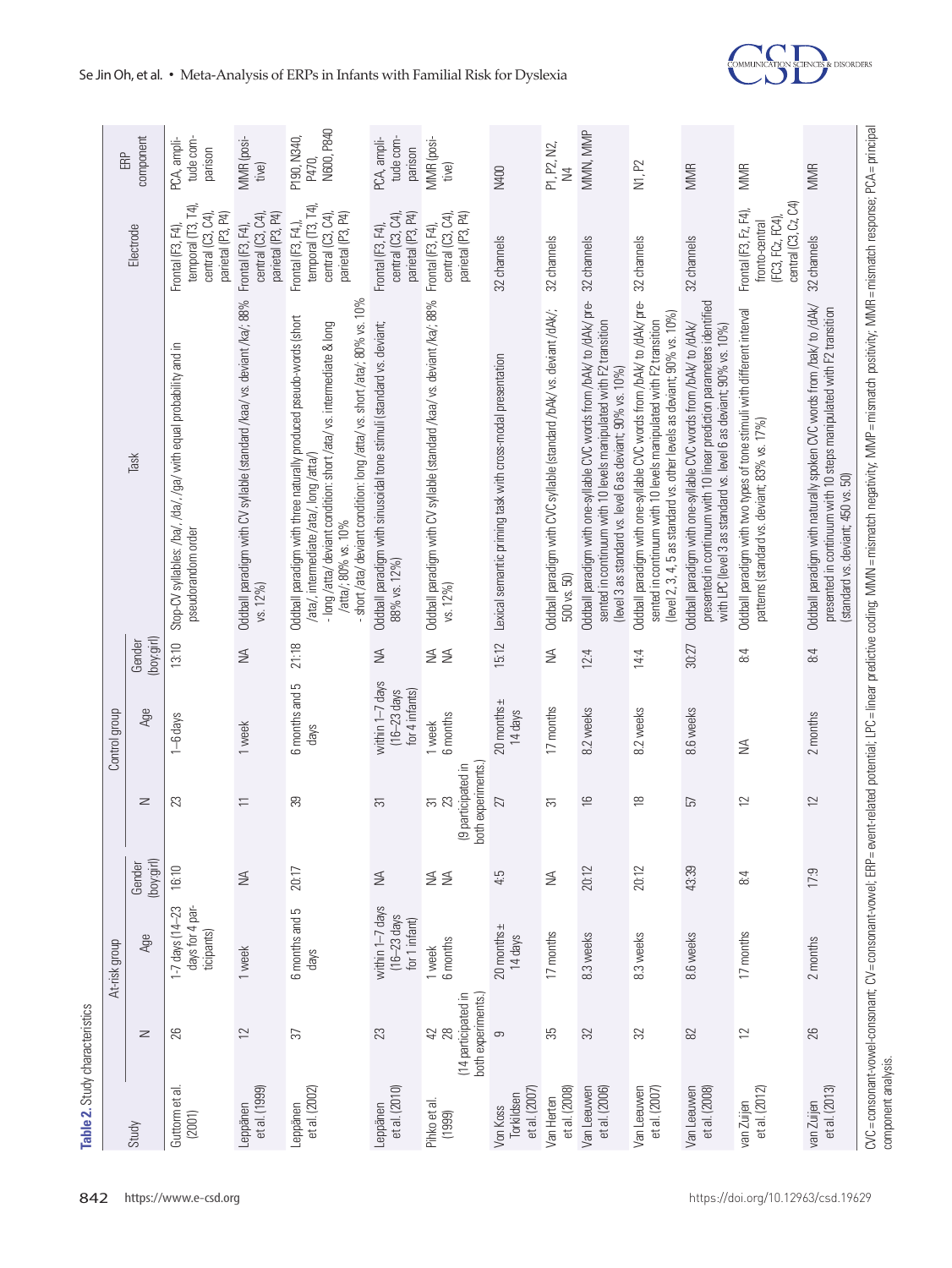

**Figure 2.** Funnel plot of standard error by Hedges' *g*.

## 연구결과

#### 연구의 특징분석

본 연구에 포함된 12개 논문의 특징은 Table 2에 제시하였다. 대 상자들은 모두 24개월 미만의 영유아들로, 난독증 가족력을 가진 위험군 382명, 통제군 322명, 총 704명의 대상자가 분석에 포함되었 다. 난독증 위험군으로 포함된 대상자들은 모두 부모 중 적어도 한 사람 또는 가까운 친척 중에 난독증으로 진단된 자가 있는 영유아 들이었다. 실험에서 사용된 자극 및 패러다임은 연구에 따라 차이 가 있었는데, 음절자극으로 오드볼 패러다임(oddball paradigm)을 사용한 연구가 8편으로 대부분을 차지하였고, 신호음자극으로 오 드볼 패러다임을 사용한 연구가 2편, 음절자극을 동일한 비율로 제 시한 연구가 1편, 단어자극으로 점화 과제 패러다임을 사용한 연구 가 1편이었다. 실험에 사용된 전극에 대해서는 전두엽, 두정엽, 측두 엽에 위치한 일부 전극을 사용한 연구들이 6편, 32채널을 사용한 연구가 6편이었다.

#### 메타분석 결과

난독증 위험군 영유아 집단과 통제 집단 간 ERP 평균진폭 차이 에 대한 표준화된 평균차이를 분석한 결과, 통합된 효과크기는 *g* =.715, *p*<.001, 95% 신뢰구간[.556, .875]으로 중간에서 큰 효과 크기의 값을 보이는 것으로 나타났으며(Cohen, 1988), 이러한 결과 는 통계적으로 유의하였다. 연구별 효과크기를 살펴보면, 대략 .8 이상의 큰 효과크기를 보인 연구가 총 12편 중에 7편, .4 이상의 중 간 효과크기를 보인 연구가 5편으로 나타났으며, 분석된 모든 개별 연구의 효과크기 또한 통계적으로 유의한 것으로 나타났다. 메타 분석 결과는 Table 3와 Figure 4에 제시하였다.

분석에 포함된 개별 연구들의 효과크기의 동질성 여부를 알아



**Figure 3.** Imputed funnel plot of standard error by Hedges' *g*.

**Table 3.** Overall effect size of outcome measures between at-risk and control groups

| Effect size<br>(Hedges' $q$ ) | Standard error | 95% confidence interval |       |                 |
|-------------------------------|----------------|-------------------------|-------|-----------------|
|                               |                | Lower                   | Upper | <i>p</i> -value |
| 715                           | 082            | 556                     | 875   | .000            |

보기 위해 동질성 검증 통계값인 Cochran's *Q*를 산출한 결과, 연구 들 간 효과크기에 유의한 차이가 없는 것으로 나타났다(*Q*=7.282, *df* =11, *p*>.05). 또한 연구 간 이질성 정도를 나타내는 Higgins'*I* 2 를 산출한 결과, I'' = .000으로 연구 간 이질성은 매우 낮은 것으로 나타 났다(Higgins, Thompson, Deeks, & Altman, 2003).

#### ERP와 이후 언어능력 간 상관

난독증 가족력이 있는 영유아를 대상으로 24개월 미만 시기에 측정한 ERP와 이후의 언어능력과의 상관을 다룬 연구는 12편의 논문 중 3편(Leppänen et al., 2010; Van Zuijen et al., 2012; Van Zuijen, Plakas, Maassen, Maurits, & Van der Leij, 2013)이었다. 또한 분석에 포함된 논문들의 ERP 결과로 이후의 언어능력과의 상관을 별도로 분석한 논문은 2편(Guttorm et al., 2005; Lohvansuu et al., 2018)이었다. 이 5편의 논문에서 제시한 초기 ERP와 연령에 따른 여러하위언어능력간상관분석결과는다음과같다.

생후 1-7일 신생아를 대상으로 ERP를 측정하여 3.5세, 5세, 9세 때의 다양한 읽기 및 쓰기능력과의 상관을 분석한 Leppänen 등 (2010) 연구에서는 주성분 분석(principal component analysis, PCA)을 통해 시간대별로 분석된 ERP 주요한 성분들이 3.5세 때의 음운인식, 5세 때의 구어 단기기억(verbal short term memory), 빠 른이름대기(rapid automatized naming), 표현어휘, 철자지식, 9세 때의 음운지속시간인식(phoneme duration perception), 읽기속도,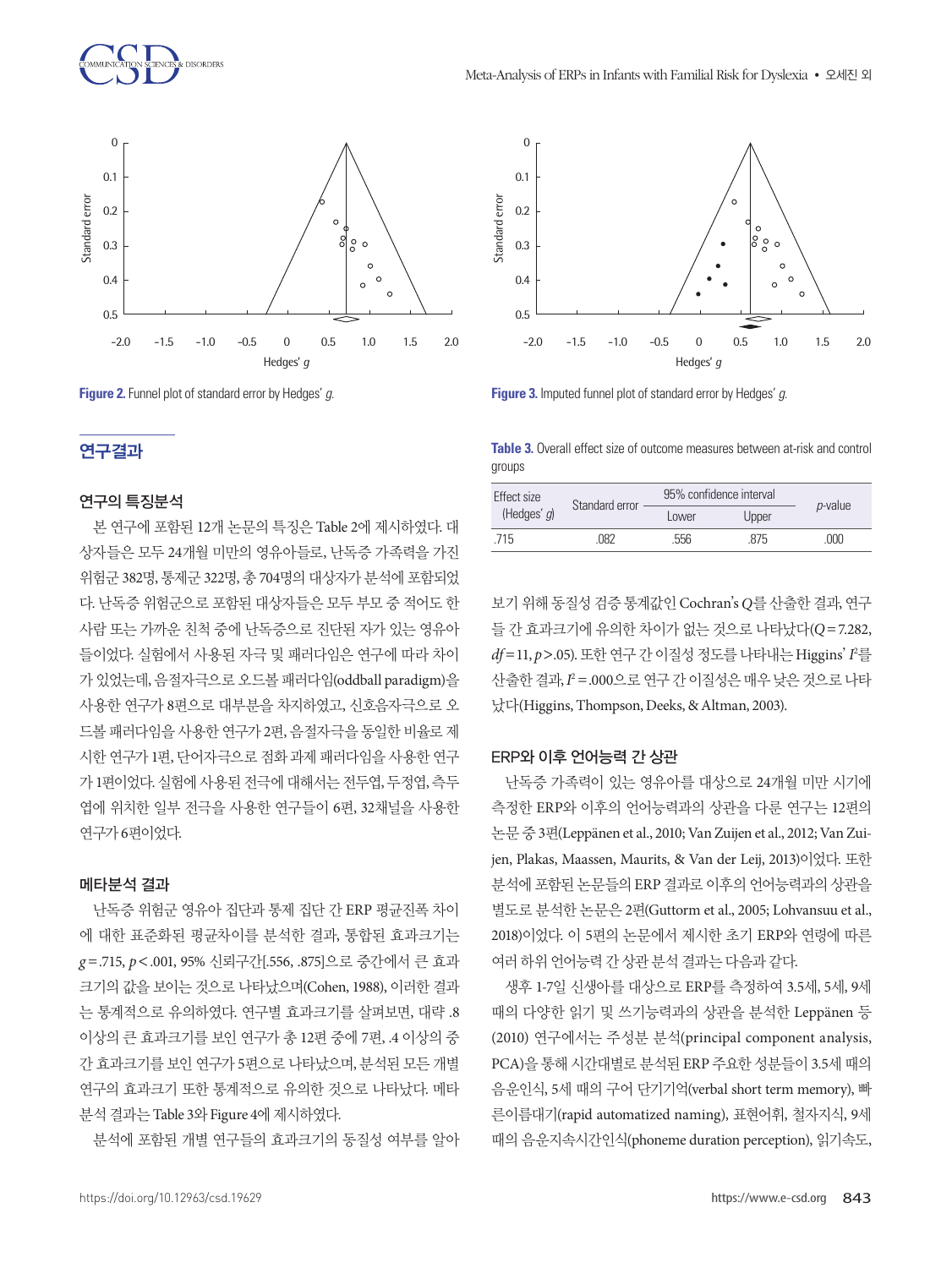



**Figure 4.** Forest plot of effect sizes of group differences in the mean amplitude of event-related potentials (ERPs).

읽기 및 쓰기정확도와 어떠한 상관이 있는지를 살펴보았다. 주성분 으로분석된 ERP 성분들은이후의모든언어능력측정치와유의한 상관이 있었다. 상관이 비교적 높게 나타난 주성분들의 통계치를 기준으로 상관의 정도를 제시하면, 3.5세 때의 음운인식과의 상관 은 중도에서 강한 정적 상관(*r*=.403, *p*<.01)을 보이는 것으로 나타 났으며, 5세 때의 표현어휘(*r*=.382, *p*<.01), 구어 단기기억(*r*=.337, *p*<.05), 빠른이름대기(*r*=.311, *p*<.05), 철자지식(*r*=.304, *p*<.05) 과는 중도의 정적 상관을 보이는 것으로 나타났다. 9세 때의 읽기속 도(*r*=.458, *p*<.01) 및 음운지속시간인식(*r*=.410, *p*<.01)과는 모 두 중도에서 강한 정적 상관을 보이는 것으로 나타났으며, 읽기정 확도(*r*=.335, *p*<.05) 및 쓰기정확도(*r*=.353, *p*<.05)와는 중도의 정적상관을보이는것으로나타났다.

17개월 때 측정한 ERP와 이후의 언어능력과의 상관을 측정한 Van Zuijen 등(2012)의 연구에서는 53개월 때의 언어이해, 표현통 사(expressive syntax), 표현어휘, 구어 단기기억, 7세 전반의 음운인 식, 빠른숫자이름대기(RAN digit), 철자지식, 7세 후반의 단어 및 유사단어 읽기유창성(정해진 시간 내에 정확하게 읽은 단어수)과 의 상관을 분석하였다. 분석 결과, ERP 평균진폭은 53개월 때의 언 어이해(*r*=.422, *p*<.05)와 유의한 중도에서 강한 정적 상관이 있었 고, 7세 후반의 일음절단어 읽기유창성(*r*=.416, *p*<.05)과 자음군 포함단어 읽기유창성(*r*=.461, *p*<.05)과는 중도에서 강한 정적 상 관이, 다음절단어 읽기유창성(*r*=.502, *p*<.05) 및 유사단어 읽기유 창성(*r*=.523, *p*<.05)과는 강한 정적 상관이 있는 것으로 나타났 다. 반면 Van Zuijen 등(2013)의 연구에서는 2개월 때의 ERP와 4세 때의 언어이해력과 7세 때의 단어 및 유사단어 읽기유창성과의 상 관을 분석하였는데, 어떤 측정치와도 유의한 상관이 나타나지 않 았다.

효과크기 분석에 포함된 논문들의 ERP 결과로 이후의 언어능력 과의 상관을 별도로 분석한 논문들 중 하나인 Lohvansuu 등(2018) 은 Leppänen 등(2002)에서 측정한 생후 6개월의 난독증 위험군 영 유아의 ERP 평균진폭과 5.5세 때의 음운인식, 빠른이름대기, 구어 단기기억, 철자이름대기, 8세 때의 비구어 지능, 읽기정확도, 읽기속 도, 10세와 14세 때의 읽기정확도와 속도와의 상관을 분석하였다. 분석 결과, ERP의 부적 진폭은 5.5세 때의 음운인식(*r*=-.66, *p*< .001) 및 빠른이름대기(*r*=.64, *p*<.001)와 14세 때의 읽기속도(*r*= -.66, *p*<.001)와 강한 상관이 있는 것으로 나타났다. 또한 Guttorm 등(2005)의 연구에서는 Guttorm, Leppänen, Richardson과 Lyytinen (2001)의 연구에서 제시한 생후 1-6일 이내에 측정된 ERP 결과 와 2.5세, 3.5세, 5세 때의 언어능력과의 상관을 분석하였다. 본 논 문에서는 좌, 우뇌에서 측정된 평균진폭 각각에 대해 상관 분석을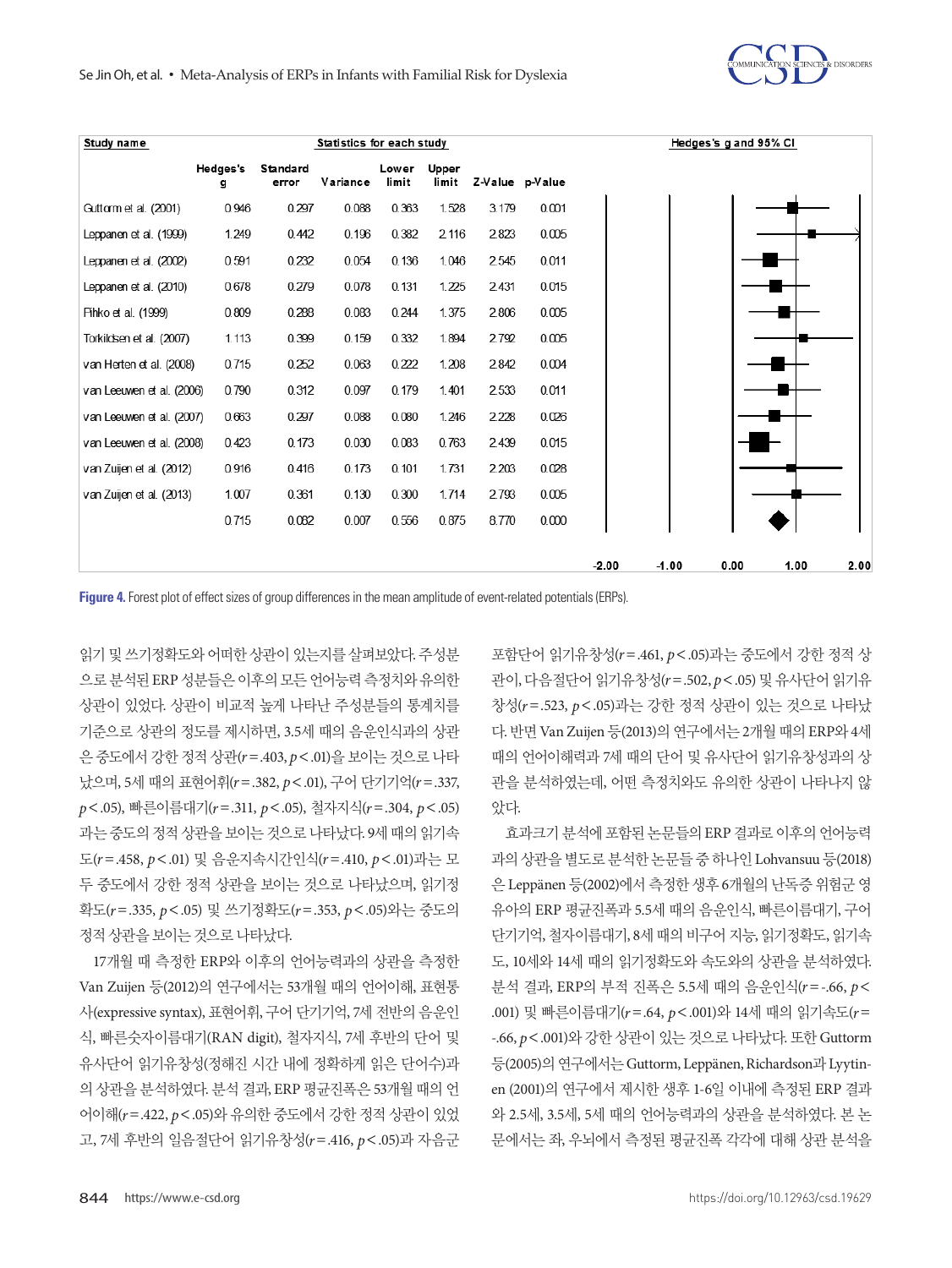실시하였는데, 투입된 모든 ERP 평균진폭값이 부적 방향으로 커질 수록 수용 및 표현언어 점수가 증가하는 경향을 보였다. 좌뇌에서 측정된 ERP 부적진폭과 5세 때의 구어 기억(*r*=-.474, *p*<.003), 우 뇌의 부적진폭과 2.5세 때의 수용언어(*r*=-.426, *p*<.01) 및 5세 때 의 수용언어(*r*=-.395, *p*<.01)와는 중도에서 강한 상관이 있는 것 으로 나타났다. 또한 좌뇌의 ERP 부적진폭과 2.5세 때의 수용언어 (*r*=-.289, *p*<.05), 3.5세 때의 수용(*r*=-.291, *p*<.05) 및 표현언어 (*r*=-.314, *p*<.05), 구어 기억(*r*=-.321, *p*<.05), 5세 때의 수용(*r*= -.374, *p*<.01) 및 표현언어(*r*=-.272, *p*<.05)와는 중도의 상관이 있 는 것으로, 우뇌에서 측정된 ERP 부적진폭과 5세 때의 표현언어 (*r*=-.267, *p*<.05) 및 구어 기억(*r*=-.308, *p*<.05)과도 중도의 상관 이있는것으로나타났다.

## 논의 및 결론

본 연구는 난독증 가족력이 있는 난독증 위험군 영유아를 대상 으로 청각적 정보 처리 시 나타난 ERP가 난독증 위험군과 통제군 을 구분하는 민감한 전기생리학적인 지표가 될 수 있는지를 메타 분석을 통해 알아보았다. 또한 영유아 시기에 측정된 ERP 평균진 폭이 이후의 언어능력과 어떤 상관이 있는지를 살펴보았다.

발달 초기의 ERP가 난독증 위험군과 통제군을 구분할 수 있는 측정치가 될 수 있는지를 알아보기 위해 난독증 가족력이 있는 24 개월 미만의 영유아를 대상으로 한 12편의 논문을 분석하였다. 통 합된 효과크기는 중간에서 큰 효과크기(*g* =.715)를 가지는 것으로 나타났으며, 포함된 연구 12편 중 7편이 대략 .8 이상의 비교적 큰 효과크기를 가지는 것으로 나타났다. 포함된 개별 연구들 간 효과 크기의 이질성 또한 매우 낮은 것으로 나타나, ERP 평균진폭은 난 독증위험군과통제군을비교적안정적으로구분하는측정치인것 으로 나타났다. 이러한 결과는 난독증 위험군 아동은 출생 직후부 터 청각적 신호 또는 음운정보의 처리에서 난독증 가족력이 없는 아동과차이가있다는것을시사한다.

난독증 가족력이 있는 영유아에게서 나타난 발달 초기 ERP 평 균진폭의 차이는 청각적 정보의 차이를 변별하여 처리하는 능력이 일반아동에 비해 저하되어 있음을 보여주는 결과이다. 난독증 위 험군 영유아에서 청각적 자극에 대한 변별력이 손상되어 있다는 것은, 입력된 청각적 자극에 대한 음운 표상이 불완전하게 형성될 가능성을 시사하며, 이러한 불완전한 음운 표상으로 인해 음운처 리능력에서의 결함이 나타날 수 있음을 시사한다. 분석에 포함된 많은 연구들은 표준자극 대비 변이자극 처리의 특징을 분석할 수 있는 오드볼 패러다임을 사용하였는데, 난독증 위험군 영유아의

경우, 변이자극에대해나타나는 MMR 성분이나타나지않거나통 제 집단과는 다른 변이된 형태로 나타난다는 결과를 보고하였다 (Leppänen et al., 2002; Van Herten et al., 2008; Van Leeuwen et al., 2006, 2007, 2008; Van Zuijen et al., 2012).

난독증 위험군 영유아에게서 MMR 성분이 정상적으로 나타나 지 않는 현상에 대해서는 여러 견해가 제시되고 있다. 오드볼 과제 에서 변이된 자극에 대해 구별된 반응을 보이기 위해서는 표준자 극에 대한 기억흔적(memory trace)이 적절하게 형성되어야 하고, 이에 근거하여 변이자극에 대한 감지가 이루어져야 한다(Winkler & Czigler, 1998). 그러나 난독증 위험군 아동은 청각적 신호에 대한 표상을 형성하는데 효율성이 저하되어 있어, 표준자극에 대한 표 상이 불완전하게 형성되어 변이자극에 대한 구별된 반응이 나타나 지 않는다는 것이다(Leppänen et al., 2002). 청각적 자극에 대한 기 억흔적이 적절하게 형성되지 않은 증거는 난독증 위험군 영유아에 게서 나타난 N4 진폭의 특징에서도 나타난다(Van Herten et al., 2008). N4 진폭은 자극이 반복적으로 제시될 때 나타나는 성분으 로, 반복된 진폭에 대한 효율적인 처리의 결과로 진폭이 감소하는 경향이 있다. 그런데 난독증 위험군 영유아에게서는 이러한 진폭 의 저하가 나타나지 않았고, 통제 집단에 비해 평균진폭의 크기가 크게 나타나는 경향이 있었다. 이는 표준자극에 대한 기억이 불완 전하게 형성되어 표준자극을 효율적으로 처리하는 능력이 부족하 여 나타난 현상일 수 있다. 난독 아동의 음운 표상 형성의 효율성 저하가 난독증의 원인이 된다는 주장은 일찍부터 제기되어 왔다 (Kuhl, 1991). 청각적 자극에 대해 기억을 형성하는 능력은 장기기 억 속에 저장되는 말소리 표상의 형성에도 기초가 될 수 있다(Leppänen et al., 2002). 청각적 정보에 대한 기억이 불완전하게 저장되 면 음운 표상 또한 불완전하게 저장되며, 범주적 지각능력의 결함 (Steffens, Eilers, Gross-Glenn, & Jallad, 1992; Werker & Tees, 1987)이나 음운 정보 처리의 어려움이 야기될 수 있다(Leppänen et al., 2002; McBride-Chang, 1995). 말소리 표상이 불완전하게 형성 되는현상은학습장애아동(Kraus et al., 1996) 및난독증성인(Kujala et al., 2000)의 ERP 실험을 통해서도 보고된 바 있다. 또한 이러 한 말소리 표상의 결함으로 인해 음운처리능력이 손상된다는 것이 말소리장애 아동의 행동실험 결과(Bae, Ha, Koo, Hwang, & Pyun, 2016)나, 뇌손상환자 연구(Cho & Pyun, 2015; Cho, Jung, & Nam, 2002)를통해서도보고되었다.

난독증위험군영유아에게서변이자극에대한구별된반응이나 타나지 않은 또 다른 이유로 언급될 수 있는 것은 위험군 집단이 변 이자극의차이를인식하지못했을가능성이다. Van Herten 등(2008) 의 연구에서는 난독증 위험군의 경우 통제 집단에 비해 P1, P2의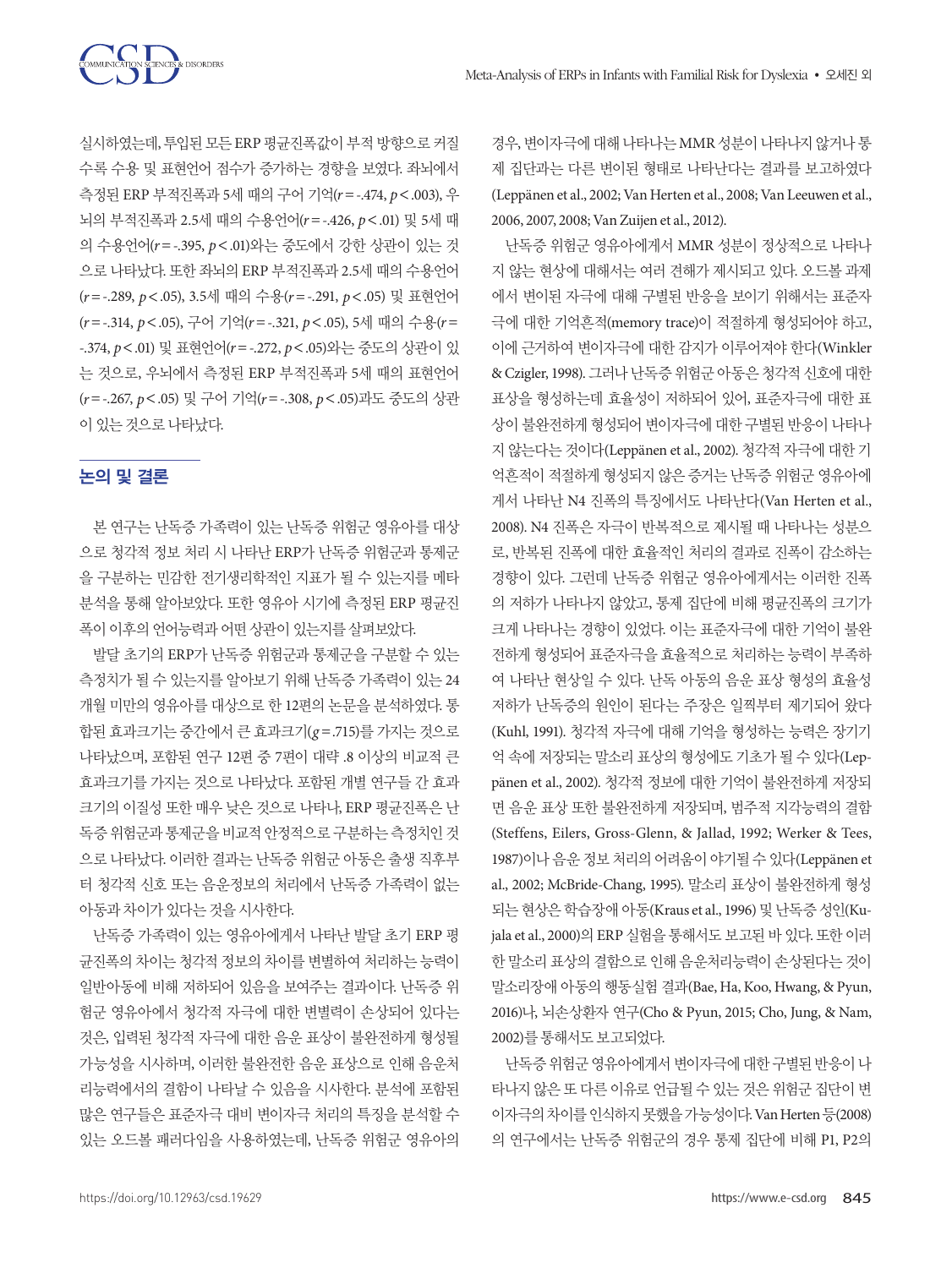

진폭이유의하게감소된현상을보고하였고, Van Leeuwen 등(2007) 의 연구에서는 N1 진폭의 유의한 저하를 보고하였다. 이러한 진폭 의 저하는 일시적으로 변하는 변이자극 처리의 결함을 보여주는 근거가 될 수 있다. 즉, 난독증 위험군 아동은 변이자극의 상이한 특징을 충분히 강하게 인식하지 못하기 때문에 변이자극 처리로 인해 나타나는 ERP 성분이 나타나지 않을 수 있다는 것이다. 자음 지각의 경우, 자음과 모음 사이에서 빠르게 변화하는 포먼트 전이 를 제대로 인식할 수 있어야 개별 음소지각이 제대로 이루어진다 (Fucci & Lass, 1999). 이처럼 빠르게 변화하는 포먼트 전이를 적절 하게 처리하지 못하면, 자음지각의 정확도가 떨어질 수 있다.

음운자극을 사용한 이러한 실험결과는 언어적 신호자극뿐만 아 니라비언어적신호자극처리시에도동일하게나타났다(Leppänen et al., 2010; Van Zuijen et al., 2012). 이는 난독증의 원인으로 여겨 지는 청각적 정보 처리의 결함이 반드시 언어적인 부분에 국한되지 않는다는 것을 시사하며, 청각적 정보 처리 가설을 지지하는 결과 이기도 하다. 그러나 본 메타분석에 포함된 연구 중 비언어적인 소 리자극을 사용한 연구는 두 편에 불과하므로 난독증 위험군 아동 의 비언어적 자극 처리에 대한 일반화된 해석을 하는 데는 주의가 필요하다.

종합해 보면, 본 연구결과는 난독증 위험군 영유아의 발달 초기 에 나타나는 청각적 정보 처리의 결함은 발달성 난독증이 기본적인 청각적 자질 처리의 결함에서 비롯된다는 가설(Farmer & Klein, 1995; Tallal & Gaab, 2006)을 지지하는 근거가 될 수 있다. 또한 이 러한 결과는 난독 아동에게서 나타나는 음운처리능력의 결함이 불완전한음운표상의형성에서비롯될수있음을시사한다.

난독증 가족력이 있는 영유아의 ERP 특징을 통해 밝혀진 또 하 나의 흥미로운 사실은 대뇌반구 편재화에 대한 내용이다. 말소리 처리에는 좌뇌가 우세하게 개입한다는 것이 일반적으로 받아들여 지고있는데(Carr & Posner, 1995; Neville, Kutas, & Schmidt, 1982), 난독증 위험군 영유아의 경우, 변이자극에 대한 반응이 우반구에 서 나타나기도 하고, 변이자극에 대한 좌반구의 반응이 감소하거 나 정점이 지연되는 현상을 보였다(Brunswick & Rippon, 1994; Guttorm et al., 2001; Leppänen, Pihko, Eklund, & Lyytinen, 1999; Molfese, 2000; Van Herten et al., 2008; Van Leeuwen et al., 2007). 이러한 결과는 난독 아동의 말소리 처리 시 청각적 및 언어적 정보 처리를 담당하는 뇌의 영역이 다르게 개입될 가능성 및 좌뇌 중심 의 언어 처리와는 다른 반구 특성화를 보여주는 결과이다. 난독증 위험군 아동 또는 난독증으로 진단된 대상자의 우반구 활성화의 증가는어려운과제수행시에나타나는보상적인처리일수도있고 (Guttorm et al., 2001), 좌반구 언어처리 영역의 불완전한 기능을 보 충하기 위한 보상 기재일 수도 있다(Coltheart, 2000). 좌반구 언어 처리의 불완전함은 좌뇌의 구조적 발달의 결함을 보고한 연구에 의해서도 뒷받침 된다. Démonet, Taylor, & Chaix (2004) 연구는 발 달성 난독증이 있는 사람들에게서 나타나는 좌뇌의 구조적 변형 (malformation)에 대해 보고하면서 발달성 난독증이 뇌 성숙의 결 함 때문에 생긴 현상이라고 주장하기도 하였다. 즉, 정상적인 뇌 성 숙의 과정에서는 언어기능에 대해서는 좌뇌 우세현상이 뚜렷해 지 는데, 난독 아동은 좌뇌의 성숙이 지연되어, 좌뇌 기능이 부적절한 상태로남아있게된다는것이다(Satz, Rardin, & Ross, 1971).

본 연구에서는 난독증 가족력이 있는 영유아의 ERP 특징이 이후 의언어능력과어느정도관련이있는지를알아보기위해 ERP 평균 진폭과이후의언어능력과의상관을분석하였다. 분석된논문의수 가 제한되어 있고, 언어능력 변수의 유형 및 측정 시기, 투입된 ERP 평균진폭의 시간대와 위치 또한 다양하여 종합적인 결론을 내리는 데주의를기울여야하지만, 그경향성을살펴보면다음과같다.

발달 초기에 측정된 ERP와 이후의 언어능력 간 상관의 정도는 언어능력의 유형에 따라 다르게 나타났다. 읽기유창성이나 읽기속 도, 음운인식능력은 다른 변수들에 비해 비교적 강한 상관을 보였 다. 읽기정확도나 읽기속도 및 읽기유창성과 같은 읽기 관련 변수 와 ERP의 상관은 4편의 연구에서 분석되었는데, 한 편을 제외하고 는 모두 유의한 중도에서 강한 상관을 보이는 것으로 나타났다. 이 러한 결과는 영유아 및 학령전기 아동의 ERP 반응이 이후의 읽기 능력 분산의 많은 부분을 설명한다고 보고한 선행연구(Leppänen et al., 2010; Van Zuijen et al., 2012, 2013)의 결과와도 일치한다. 전 반적인 경향성을 통해 볼 때, 발달 초기 ERP는 이후 읽기발달을 보 여주는 초기 측정치로서의 가치가 있음을 시사한다고 볼 수 있다. 언어이해와의 상관에 관해서는 2.5세에서 5세 때의 언어이해 점수 와 ERP 진폭과의 상관을 분석한 연구들이 있었는데, 3편 중 2편의 연구에서 중도의 유의한 상관을 보였고, 언어표현과의 상관 또한 3편의 연구에서 분석되었는데, 제시된 상관의 정도는 약한에서 중 도의 상관을 보이는 것으로 나타났다. 음운인식, 구어 단기기억, 빠 른이름대기, 쓰기정확도, 철자지식과 같은 항목과는 중도에서 강한 상관을 보이는 결과들이 제시되었으나, 분석된 논문이 한 두 편에 불과해 종합된 결론을 도출하기에는 어려웠다. 그러나 본 분석결과 는 발달 초기의 청각적 정보 처리 능력이 이후의 읽기능력이나 언어 이해 및 표현능력과 관련이 있을 수 있으며, 발달 초기의 ERP가 이 후의 언어능력을 예측하는 도구로 사용될 수 있을 가능성을 제안 한다고볼수있다.

한 가지 분명히 고려해야 할 점은 영유아 시기에 측정된 ERP가 절대적 기준은 될 수 없으며, 가족력이 있는 모든 아동이 난독증을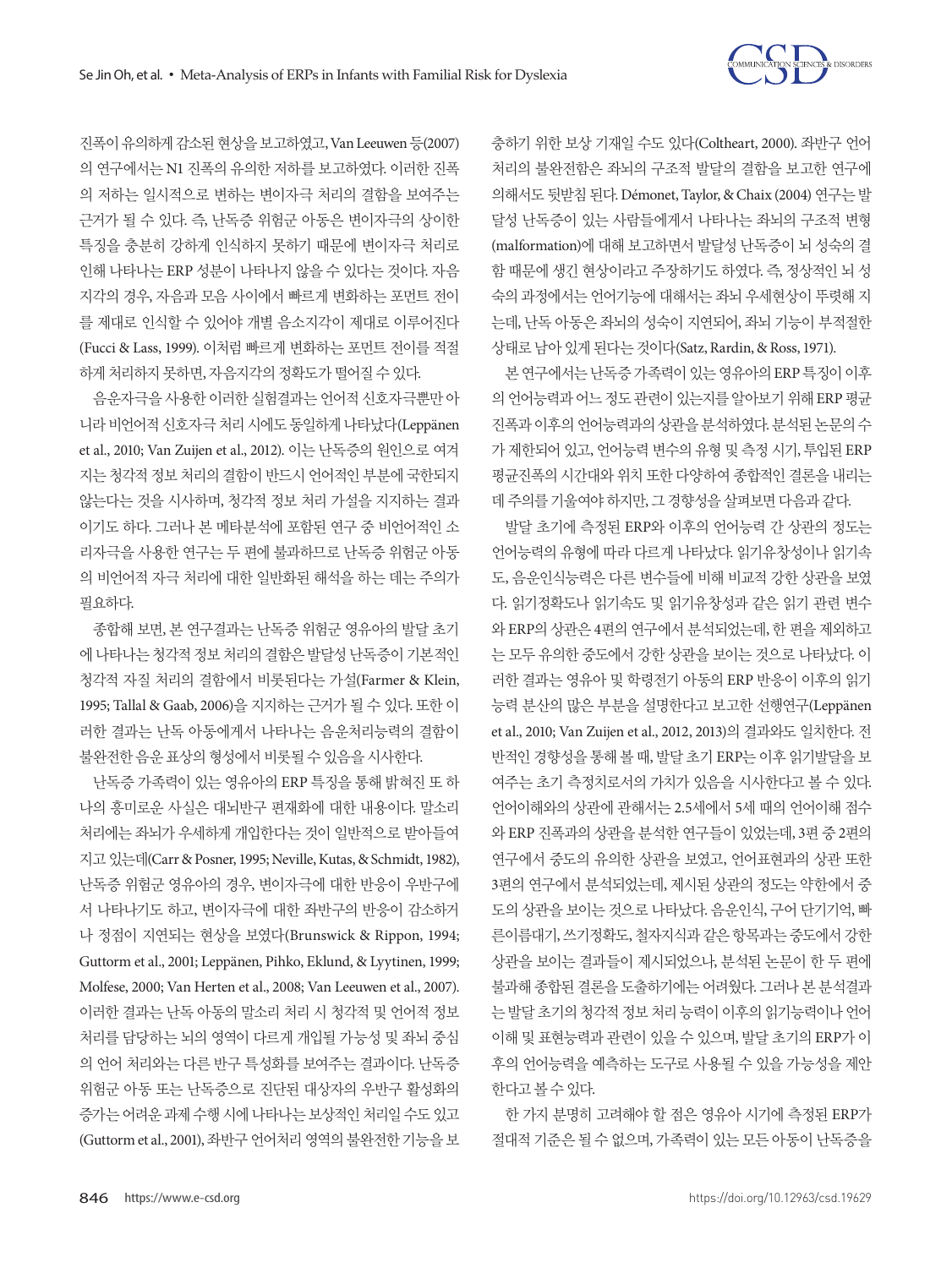갖게 되는 것은 아니라는 점이다. 난독 아동의 일부만이 청각적 처 리 능력에 결함이 있다는 것은 선행연구를 통해서 보고된 바 있으 며(Ramus et al., 2003), 난독증의 발현은 유전적 요인, 개인의 인지 능력 및 이후의 언어적 경험과 같은 환경적인 요인 모두의 영향을 받는다고 볼 수 있다. 예컨대 난독증 가족력이 있다 하더라도 읽기 에서 유창한 아동은 전반적으로 지능이 높았다는 결과가 ERP 연 구와 난독 아동을 대상으로 한 행동 연구에서 보고된 바 있다(Van Bergen, De Jong, Plakas, Maassen, & Van der Leij, 2012). 또한 난 독증 가족력이 있는 아동의 발달 초기 ERP가 이후의 읽기능력 정 도를 예측할 수 있는지를 알아본 연구들도 이러한 사실을 뒷받침 해주는데, 난독증 위험군 영유아의 경우, 이후의 읽기 수준과 관계 없이, 발달 초기의 ERP 진폭이 통제 집단에 비해 작거나(Leppänen et al., 2010; Plakas, Van Zuijen, Van Leeuwen, Thomson, & Van der Leij, 2013), ERP 패턴과 분포에 있어서 차이가 있음을 보고하였 다(Van Zuijen et al., 2013). 이는 청각적 정보 처리에 있어서 유전적 인 영향을 ERP를 통해 뚜렷하게 보여준 증거라고도 할 수 있지만, 한편으로는 출생 초기의 청각적 정보 처리의 차이가 반드시 난독 증으로이어지지는않는다는것을시사하기도한다.

**TENCES & DISORDERS** 

본 연구의 제한점은 다음과 같다. 분석에 포함된 연구들은 가족 력이 있는 영유아 난독증 위험군을 대상으로 실시한 ERP 연구로 대부분 네덜란드와 핀란드에서 시행된 난독증 대규모 프로젝트로 부터 보고된 연구들이다. 따라서 각 연구마다 연구에 참여한 대상 과 실험방법은 다르지만, 언어적, 문화적 다양성이 부족할 수 있다. 또한 ERP 특징과 이후의 언어능력과의 상관을 분석한 부분은 연 구수의 제한으로 일반화된 결론을 도출하는데 제한점이 있었다. 제시된 결과에 대해서는 해석상의 주의가 필요할 것으로 생각되며, 발달 초기에 측정된 ERP가 이후의 언어능력을 예측하는지를 알아 보기 위해서는 발달 초기에 나타난 ERP와 이후의 발달 단계별로 나타나는 여러 하위 언어능력과의 상관을 살펴보는 종단연구가 이 루어져야할것이다.

난독증의 조기진단과 중재는 난독증 치료에 매우 중요하다는 사 실이 널리 받아 들여짐에도 불구하고(Torgesen, 2000; Wanzek & Vaughn, 2007), 난독증 진단은 보통 읽기교육이 이루어지는 시기 가 되어서야 이루어진다(Ozernov-Palchik & Gaab, 2016; Pihko et al., 1999). 난독증의 조기진단 및 중재를 위해서는 난독증 위험군 아동의 발달 초기부터 나타나는 특성을 분석하는 다양한 기초연 구 및 이를 종합적으로 분석한 연구들이 필요하리라 생각된다. 본 연구는 발달 초기에 청각적 정보 처리 시 나타나는 ERP가 난독증 가족력이 있는 영유아와 통제 집단을 구별할 수 있는 민감한 측정 치임을 보여주었으며, 발달성 난독증의 조기진단을 위한 유용한 기 법으로 ERP가사용될수있을가능성을시사한다.

#### **REFERENCES**

- Alho, K., Sainio, K., Sajaniemi, N., Reinikainen, K., & Näätänen, R. (1990). Event-related brain potential of human newborns to pitch change of an acoustic stimulus. *Electroencephalography and Clinical Neurophysiology/ Evoked Potentials Section, 77*(2), 151-155.
- Bae, S. R., Ha, J. W., Koo, M. M., Hwang, Y. M., & Pyun, S. B. (2016). New phonological representation of children with speech sound disorders. *Communication Sciences & Disorders, 21*(1), 24-36.
- Beaton, A. (2004). *Dyslexia, reading and the brain: a sourcebook of psychological and biological research*. New York, NY: Psychology Press.
- Bishop, D. V., & Snowling, M. J. (2004). Developmental dyslexia and specific language impairment: same or different? *Psychological Bulletin, 130*(6), 858-886.
- Bonte, M. L., Poelmans, H., & Blomert, L. (2007). Deviant neurophysiological responses to phonological regularities in speech in dyslexic children. *Neuropsychologia, 45*(7), 1427-1437.
- Bradley, L., & Bryant, P. E. (1983). Categorizing sounds and learning to read: a causal connection. *Nature, 301*(5899), 419-421.
- Brunswick, N., & Rippon, G. (1994). Auditory event-related potentials, dichotic listening performance and handedness as indices of lateralisation in dyslexic and normal readers. *International Journal of Psychophysiology, 18*(3), 265-275.
- Carr, T. H., & Posner, M. I. (1995). The impact of learning to read on the functional anatomy of language processing. In B. de Gelder and J. Morais (Eds.), *Language and literacy: comparative approaches* (pp. 267-294). London: Routledge.
- Centanni, T. M., Booker, A. B., Sloan, A. M., Chen, F., Maher, B. J., Carraway, R. S., ... & Kilgard, M. P. (2013). Knockdown of the dyslexia-associated gene KIAA0319 impairs temporal responses to speech stimuli in rat primary auditory cortex. *Cerebral Cortex, 24*(7), 1753-1766.
- Čeponienė, R., Alku, P., Westerfield, M., Torki, M., & Townsend, J. (2005). ERPs differentiate syllable and nonphonetic sound processing in children and adults. *Psychophysiology, 42*(4), 391-406.
- Cheour, M., Korpilahti, P., Martynova, O., & Lang, A. H. (2001). Mismatch negativity and late discriminative negativity in investigating speech perception and learning in children and infants. *Audiology and Neurotology, 6*(1), 2-11.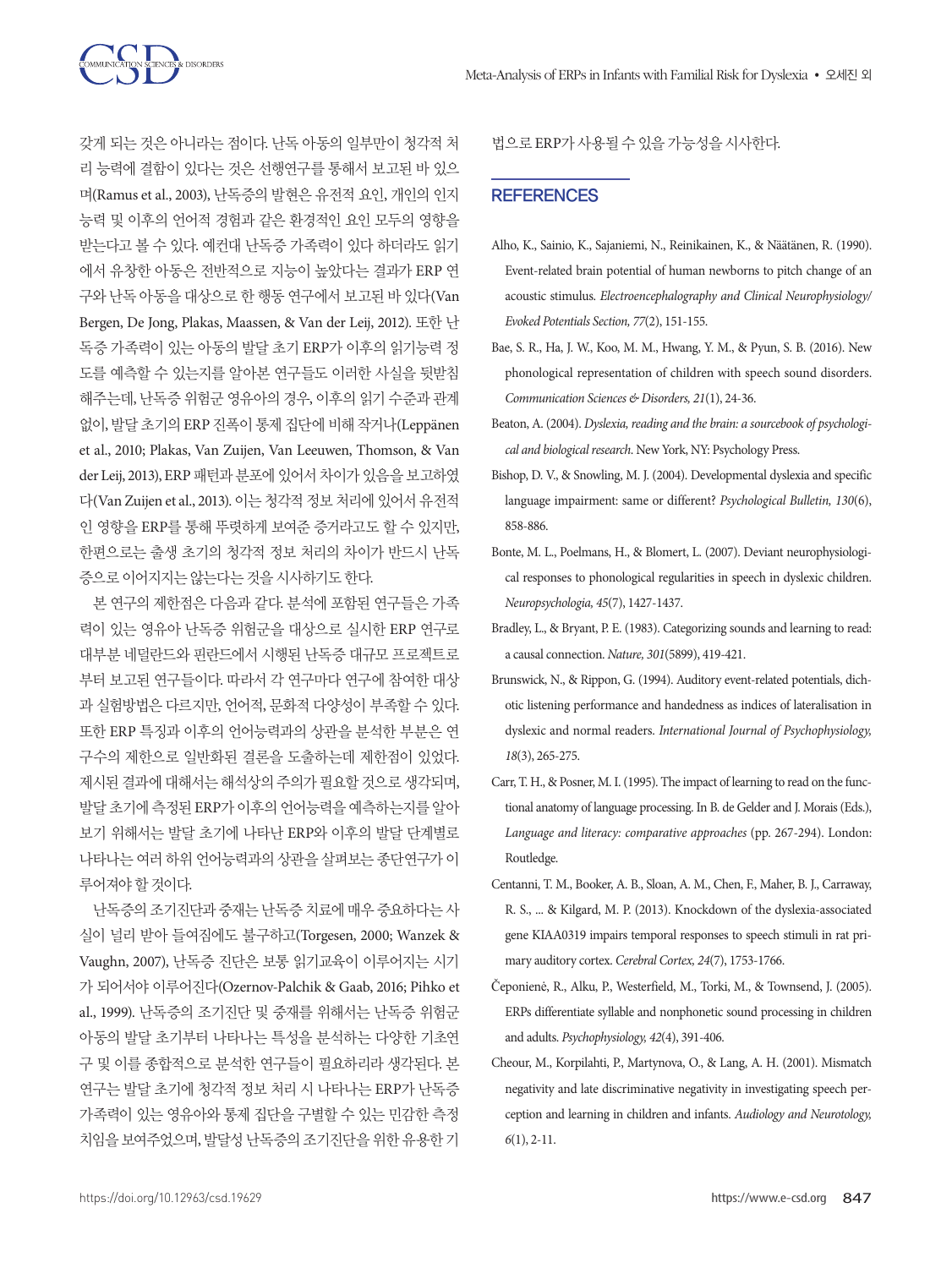

- Cho, H., & Pyun, S. B. (2015). Characteristics of acquired phonological dyslexia in Korean. *Communication Sciences & Disorders, 20*(4), 570-586.
- Cho, K., Jung, J., & Nam, K. (2002). Lexical processing in acquired Hangul dyslexia. *Korean Journal of Communication & Disorders, 7*(3), 1-20.
- Chomsky, N., & Halle, M. (1968). *The sound pattern of English*. New York, NY: Harper & Row.
- Cohen, J. (1988). *Statistical power analysis for the behavioral sciences*. Hillsdale, NJ: Lawrence Erlbaum Associates.
- Coltheart, M. (2000). Deep dyslexia is right-hemisphere reading. *Brain and Language, 71*(2), 299-309.
- Critchley, M. (1970). *The dyslexic child*. London: Heinemann Medical.
- Darki, F., Peyrard-Janvid, M., Matsson, H., Kere, J., & Klingberg, T. (2012). Three dyslexia susceptibility genes, DYX1C1, DCDC2, and KIAA0319, affect temporo-parietal white matter structure. *Biological Psychiatry, 72*(8), 671-676.
- DeFries, J. C., Singer, S. M., Foch, T. T., & Lewitter, F. I. (1978). Familial nature of reading disability. *The British Journal of Psychiatry, 132*(4), 361-367.
- Dehaene-Lambertz, G., & Gliga, T. (2004). Common neural basis for phoneme processing in infants and adults. *Journal of Cognitive Neuroscience, 16*(8), 1375-1387.
- Dehaene-Lambertz, G., & Pena, M. (2001). Electrophysiological evidence for automatic phonetic processing in neonates. *Neuroreport, 12*(14), 3155-3158.
- Démonet, J. F., Taylor, M. J., & Chaix, Y. (2004). Developmental dyslexia. *The Lancet, 363*(9419), 1451-1460.
- Duval, S. (2005). The trim and fill method. In H. R. Rothstein et al. (Eds.), *Publication bias in meta-analysis: prevention, assessment and adjustments* (pp. 127-144). Hoboken, NJ: John Wiley & Sons.
- Egger, M., Smith, G. D., Schneider, M., & Minder, C. (1997). Bias in meta-analysis detected by a simple, graphical test. *BMJ, 315*(7109), 629-634.
- Elbro, C., Borstrøm, I., & Petersen, D. K. (1998). Predicting dyslexia from kindergarten: the importance of distinctness of phonological representations of lexical items. *Reading Research Quarterly, 33*(1), 36-60.
- Farmer, M. E., & Klein, R. M. (1995). The evidence for a temporal processing deficit linked to dyslexia: a review. *Psychonomic Bulletin & Review, 2*(4), 460-493.
- Finucci, J. M., & Childs, B. (1983). Dyslexia: family studies. In C. L. Ludlow and J. A. Cooper (Eds.), *Genetic aspects of speech and language disorders*  (pp. 157-167). New York, NY: Academic Press.
- Friederici, A. D., Friedrich, M., & Weber, C. (2002). Neural manifestation of cognitive and precognitive mismatch detection in early infancy. *Neurore-*

*port, 13*(10), 1251-1254.

- Fucci, D. J., & Lass, N. J. (1999). *Fundamentals of speech science*. Boston, MA: Allyn & Bacon.
- Galaburda, A. M., LoTurco, J., Ramus, F., Fitch, R. H., & Rosen, G. D. (2006). From genes to behavior in developmental dyslexia. *Nature Neuroscience, 9*(10), 1213-1217.
- Giard, M. H., Perrin, F., Pernier, J., & Bouchet, P. (1990). Brain generators implicated in the processing of auditory stimulus deviance: a topographic event‐related potential study. *Psychophysiology, 27*(6), 627-640.
- Guttorm, T. K., Leppänen, P. H., Poikkeus, A. M., Eklund, K. M., Lyytinen, P., & Lyytinen, H. (2005). Brain event-related potentials (ERPs) measured at birth predict later language development in children with and without familial risk for dyslexia. *Cortex, 41*(3), 291-303.
- Guttorm, T. K., Leppänen, P. H., Richardson, U., & Lyytinen, H. (2001). Eventrelated potentials and consonant differentiation in newborns with familial risk for dyslexia. *Journal of Learning Disabilities, 34*(6), 534-544.
- Higgins, J. P., Thompson, S. G., Deeks, J. J., & Altman, D. G. (2003). Measuring inconsistency in meta-analyses. *BMJ, 327*(7414), 557-560.
- Hulme, C., & Snowling, M. J. (2009). *Developmental disorders of language learning and cognition*. Hoboken, NJ: John Wiley & Sons.
- Jahanshad, N., Kohannim, O., Hibar, D. P., Stein, J. L., McMahon, K. L., de Zubicaray, G. I., ... & Wright, M. J. (2012). Brain structure in healthy adults is related to serum transferrin and the H63D polymorphism in the HFE gene. *Proceedings of the National Academy of Sciences, 109*(14), E851-E859.
- Kraus, N., McGee, T. J., Carrell, T. D., Zecker, S. G., Nicol, T. G., & Koch, D. B. (1996). Auditory neurophysiologic responses and discrimination deficits in children with learning problems. *Science, 273*(5277), 971-973.
- Kuhl, P. K. (1991). Perception, cognition, and the ontogenetic and phylogenetic emergence of human speech. In S. E. Brauth et al. (Eds.), *Plasticity of development* (pp. 73-106). Cambridge, MA: MIT Press.
- Kujala, T., Myllyviita, K., Tervaniemi, M., Alho, K., Kallio, J., & Näätänen, R. (2000). Basic auditory dysfunction in dyslexia as demonstrated by brain activity measurements. *Psychophysiology, 37*(2), 262-266.
- Lee, S. H., Sung, K., Lee, K. S., Moon, E., & Kim, C. G. (2014). Mismatch negativity is a stronger indicator of functional outcomes than neurocognition or theory of mind in patients with schizophrenia. *Progress in Neuro-Psychopharmacology and Biological Psychiatry, 48*, 213-219.
- Leppänen, P. H., Hämäläinen, J. A., Salminen, H. K., Eklund, K. M., Guttorm, T. K., Lohvansuu, K., ... & Lyytinen, H. (2010). Newborn brain event-related potentials revealing atypical processing of sound frequency and the subse-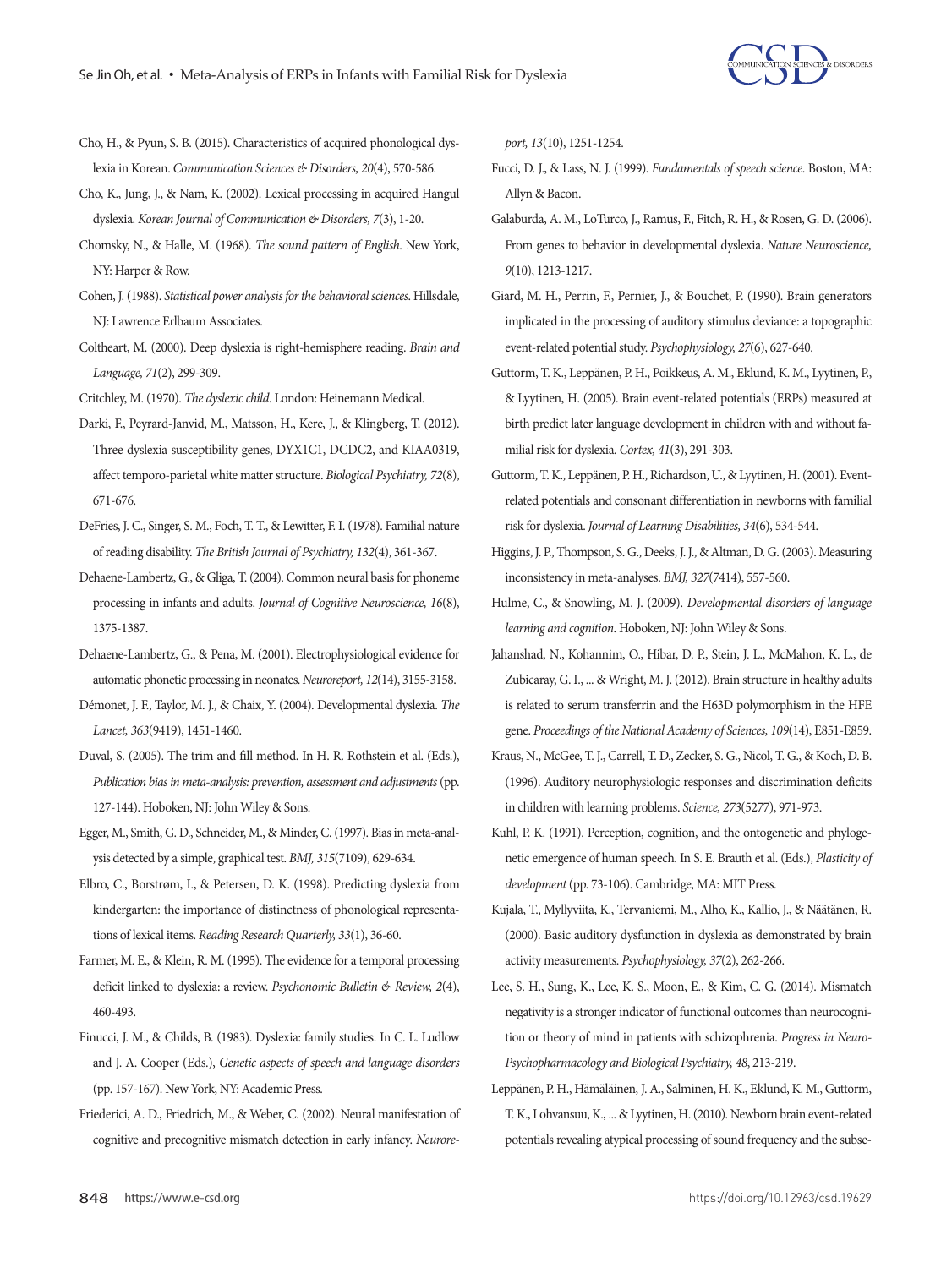quent association with later literacy skills in children with familial dyslexia. *Cortex, 46*(10), 1362-1376.

- Leppänen, P. H., Pihko, E., Eklund, K. M., & Lyytinen, H. (1999). Cortical responses of infants with and without a genetic risk for dyslexia. II. Group effects. *Neuroreport, 10*(5), 969-973.
- Leppänen, P. H., Richardson, U., Pihko, E., Eklund, K. M., Guttorm, T. K., Aro, M., & Lyytinen, H. (2002). Brain responses to changes in speech sound durations differ between infants with and without familial risk for dyslexia. *Developmental Neuropsychology, 22*(1), 407-422.
- Liu, H. M., Chen, Y., & Tsao, F. M. (2014). Developmental changes in mismatch responses to Mandarin consonants and lexical tones from early to middle childhood. *PLoS One, 9*(4), e95587.
- Lohvansuu, K., Hämäläinen, J. A., Ervast, L., Lyytinen, H., & Leppänen, P. H. (2018). Longitudinal interactions between brain and cognitive measures on reading development from 6 months to 14 years. *Neuropsychologia, 108*, 6-12.
- Luck, S. J. (2014). *An introduction to the event-related potential technique*. Cambridge, MA: MIT Press.
- Lyon, G. R., Shaywitz, S. E., & Shaywitz, B. A. (2003). A definition of dyslexia. *Annals of Dyslexia, 53*(1), 1-14.
- Mather, N., & Wendling, B. J. (2012). *Essentials of dyslexia assessment and intervention*. Hoboken, NJ: John Wiley & Sons.
- McBride-Chang, C. (1995). Phonological processing, speech perception, and reading disability: an integrative review. *Educational Psychologist, 30*(3), 109-121.
- McGee, T., Kraus, N., & Nicol, T. (1997). Is it really a mismatch negativity? An assessment of methods for determining response validity in individual subjects. *Electroencephalography and Clinical Neurophysiology/Evoked Potentials Section, 104*(4), 359-368.
- Molfese, D. L. (2000). Predicting dyslexia at 8 years of age using neonatal brain responses. *Brain and Language, 72*(3), 238-245.
- Muter, V., & Snowling, M. J. (2009). Children at familial risk of dyslexia: practical implications from an at‐risk study. *Child and Adolescent Mental Health, 14*(1), 37-41.
- Näätänen, R. (1995). The mismatch negativity: a powerful tool for cognitive neuroscience. *Ear and Hearing, 16*(1), 6-18.
- Näätänen, R., & Alho, K. (1997). Mismatch negativity: the measure for central sound representation accuracy. *Audiology and Neurotology, 2*(5), 341-353.
- Näätänen, R., & Picton, T. (1987). The N1 wave of the human electric and magnetic response to sound: a review and an analysis of the component

structure. *Psychophysiology, 24*(4), 375-425.

- Neville, H. J., Kutas, M., & Schmidt, A. (1982). Event-related potential studies of cerebral specialization during reading. I. Studies of normal adults. *Brain and Language, 16*(2), 300-315.
- Olson, R. K. (2006). Genetic and environmental influences on the development of reading and related cognitive skills. In R. Malatesha Joshi and P. G. Aaron (Eds.), *Handbook of orthography and literacy* (pp. 707-722). Mahwah, NJ: Lawrence Erlbaum Associates.
- Ozernov‐Palchik, O., & Gaab, N. (2016). Tackling the 'dyslexia paradox': reading brain and behavior for early markers of developmental dyslexia. *Wiley Interdisciplinary Reviews: Cognitive Science, 7*(2), 156-176.
- Pennington, B. F., & Olson, R. K. (2005). Genetics of dyslexia. In M. J. Snowling & C. Hulme (Eds.), *The science of reading: a handbook* (pp. 453-472). Malden, MA: Blackwell.
- Pihko, E., Leppänen, P. H., Eklund, K. M., Cheour, M., Guttorm, T. K., & Lyytinen, H. (1999). Cortical responses of infants with and without a genetic risk for dyslexia. I. Age effects. *Neuroreport, 10*(5), 901-905.
- Plakas, A., van Zuijen, T., van Leeuwen, T., Thomson, J. M., & van der Leij, A. (2013). Impaired non-speech auditory processing at a pre-reading age is a risk-factor for dyslexia but not a predictor: an ERP study. *Cortex, 49*(4), 1034-1045.
- Ramus, F. (2004). Neurobiology of dyslexia: a reinterpretation of the data. *Trends in Neurosciences, 27*(12), 720-726.
- Ramus, F., Rosen, S., Dakin, S. C., Day, B. L., Castellote, J. M., White, S., & Frith, U. (2003). Theories of developmental dyslexia: insights from a multiple case study of dyslexic adults. *Brain, 126*(4), 841-865.
- Rosenthal, R. (1979). The file drawer problem and tolerance for null results. *Psychological Bulletin, 86*(3), 638-641.
- Satz, P., Rardin, D., & Ross, J. (1971). An evaluation of a theory of specific developmental dyslexia. *Child Development, 42*(6), 2009-2021.
- Shankweiler, D., & Liberman, I. Y. (1972). Misreading: a search for causes. In J. F. Kavanagh & I. G. Mattingly (Eds.), *Language by ear and by eye: the relationships between speech and readin*g (pp. 293-317). Cambridge, MA: MIT Press.
- Sharma, M., Purdy, S. C., Newall, P., Wheldall, K., Beaman, R., & Dillon, H. (2006). Electrophysiological and behavioral evidence of auditory processing deficits in children with reading disorder. *Clinical Neurophysiology, 117*(5), 1130-1144.
- Shaywitz, S. E. (1998). Dyslexia. *New England Journal of Medicine, 338*(5), 307-312.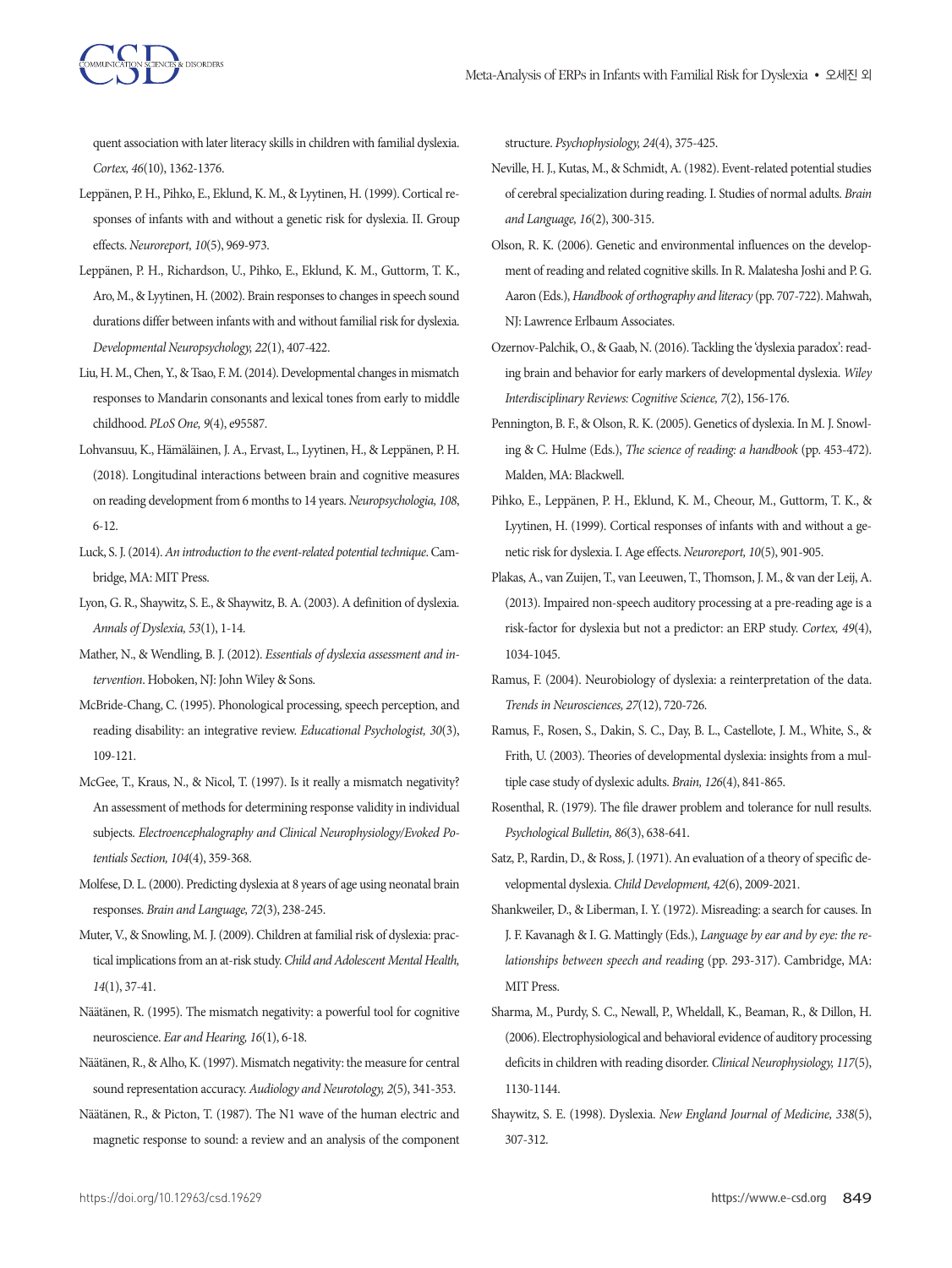

- Shaywitz, S. E. (2003). *Overcoming dyslexia: a new and complete science-based program for reading problems at any level*. New York, NY: Knopf.
- Snowling, M. J. (1981). Phonemic deficits in developmental dyslexia. *Psychological Research, 43*(2), 219-234.
- Squires, N. K., Squires, K. C., & Hillyard, S. A. (1975). Two varieties of longlatency positive waves evoked by unpredictable auditory stimuli in man. *Electroencephalography and Clinical Neurophysiology, 38*(4), 387-401.
- Stanovich, K. E. (1988). Explaining the differences between the dyslexic and the garden-variety poor reader: the phonological-core variable-difference model. *Journal of Learning Disabilities, 21*(10), 590-604.
- Stanovich, K. E. (1998). Refining the phonological core deficit model. *Child Psychology and Psychiatry Review, 3*(1), 17-21.
- Steffens, M. L., Eilers, R. E., Gross-Glenn, K., & Jallad, B. (1992). Speech perception in adult subjects with familial dyslexia. *Journal of Speech, Language, and Hearing Research, 35*(1), 192-200.
- Tallal, P. (1980). Auditory temporal perception, phonics, and reading disabilities in children. *Brain and Language, 9*(2), 182-198.
- Tallal, P., & Gaab, N. (2006). Dynamic auditory processing, musical experience and language development. *Trends in Neurosciences, 29*(7), 382-390.
- Torgesen, J. K. (2000). Individual differences in response to early interventions in reading: the lingering problem of treatment resisters. *Learning Disabilities Research & Practice, 15*(1), 55-64.
- Torgesen, J. K. (2002). The prevention of reading difficulties. *Journal of School Psychology, 40*(1), 7-26.
- Van Bergen, E., De Jong, P. F., Plakas, A., Maassen, B., & van der Leij, A. (2012). Child and parental literacy levels within families with a history of dyslexia. *Journal of Child Psychology and Psychiatry, 53*(1), 28-36.
- Van Herten, M., Pasman, J., van Leeuwen, T. H., Been, P. H., van der Leij, A., Zwarts, F., & Maassen, B. (2008). Differences in AERP responses and atypical hemispheric specialization in 17-month-old children at risk of dyslexia. *Brain Research, 1201*, 100-105.
- Van Leeuwen, T., Been, P., Kuijpers, C., Zwarts, F., Maassen, B., & van der Leij, A. (2006). Mismatch response is absent in 2-month-old infants at risk for dyslexia. *Neuroreport, 17*(4), 351-355.
- Van Leeuwen, T., Been, P., van Herten, M., Zwarts, F., Maassen, B., & van der Leij, A. (2007). Cortical categorization failure in 2-month-old infants at risk for dyslexia. *Neuroreport, 18*(9), 857-861.
- Van Leeuwen, T., Been, P., van Herten, M., Zwarts, F., Maassen, B., & van der

Leij, A. (2008). Two-month-old infants at risk for dyslexia do not discriminate/bAk/from/dAk: a brain-mapping study. *Journal of Neurolinguistics, 21*(4), 333-348.

- Van Zuijen, T. L., Plakas, A., Maassen, B. A., Been, P., Maurits, N. M., Krikhaar, E., ... & van der Leij, A. (2012). Temporal auditory processing at 17 months of age is associated with preliterate language comprehension and later word reading fluency: an ERP study. *Neuroscience Letters, 528*(1), 31-35.
- Van Zuijen, T. L., Plakas, A., Maassen, B. A., Maurits, N. M., & van der Leij, A. (2013). Infant ERPs separate children at risk of dyslexia who become good readers from those who become poor readers. *Developmental Science, 16*(4), 554-563.
- Vellutino, F. R., Fletcher, J. M., Snowling, M. J., & Scanlon, D. M. (2004). Specific reading disability (dyslexia): what have we learned in the past four decades? *Journal of Child Psychology and Psychiatry, 45*(1), 2-40.
- Vogler, G. P., DeFries, J. C., & Decker, S. N. (1985). Family history as an indicator of risk for reading disability. *Journal of Learning Disabilities, 18*(7), 419-421.
- Volkmer, S., & Schulte-Koerne, G. (2018). Cortical responses to tone and phoneme mismatch as a predictor of dyslexia? A systematic review. *Schizophrenia Research, 191*, 148-160.
- Von Koss Torkildsen, J., Syversen, G., Simonsen, H. G., Moen, I., & Lindgren, M. (2007). Brain responses to lexical-semantic priming in children at-risk for dyslexia. *Brain and Language, 102*(3), 243-261.
- Wagner, R. K., & Torgesen, J. K. (1987). The nature of phonological processing and its causal role in the acquisition of reading skills. *Psychological Bulletin, 101*(2), 192-212.
- Wanzek, J., & Vaughn, S. (2007). Research-based implications from extensive early reading interventions. *School Psychology Review, 36*(4), 541-561.
- Werker, J. F., & Tees, R. C. (1987). Speech perception in severely disabled and average reading children. *Canadian Journal of Psychology, 41*(1), 48-61.
- White, S., Milne, E., Rosen, S., Hansen, P., Swettenham, J., Frith, U., & Ramus, F. (2006). The role of sensorimotor impairments in dyslexia: a multiple case study of dyslexic children. *Developmental Science, 9*(3), 237-255.
- Williams, J., & O'Donovan, M. C. (2006). The genetics of developmental dyslexia. *European Journal of Human Genetics, 14*(6), 681-689.
- Winkler, I., & Czigler, I. (1998). Mismatch negativity: deviance detection or the maintenance of the 'standard'. *NeuroReport, 9*(17), 3809-3813.